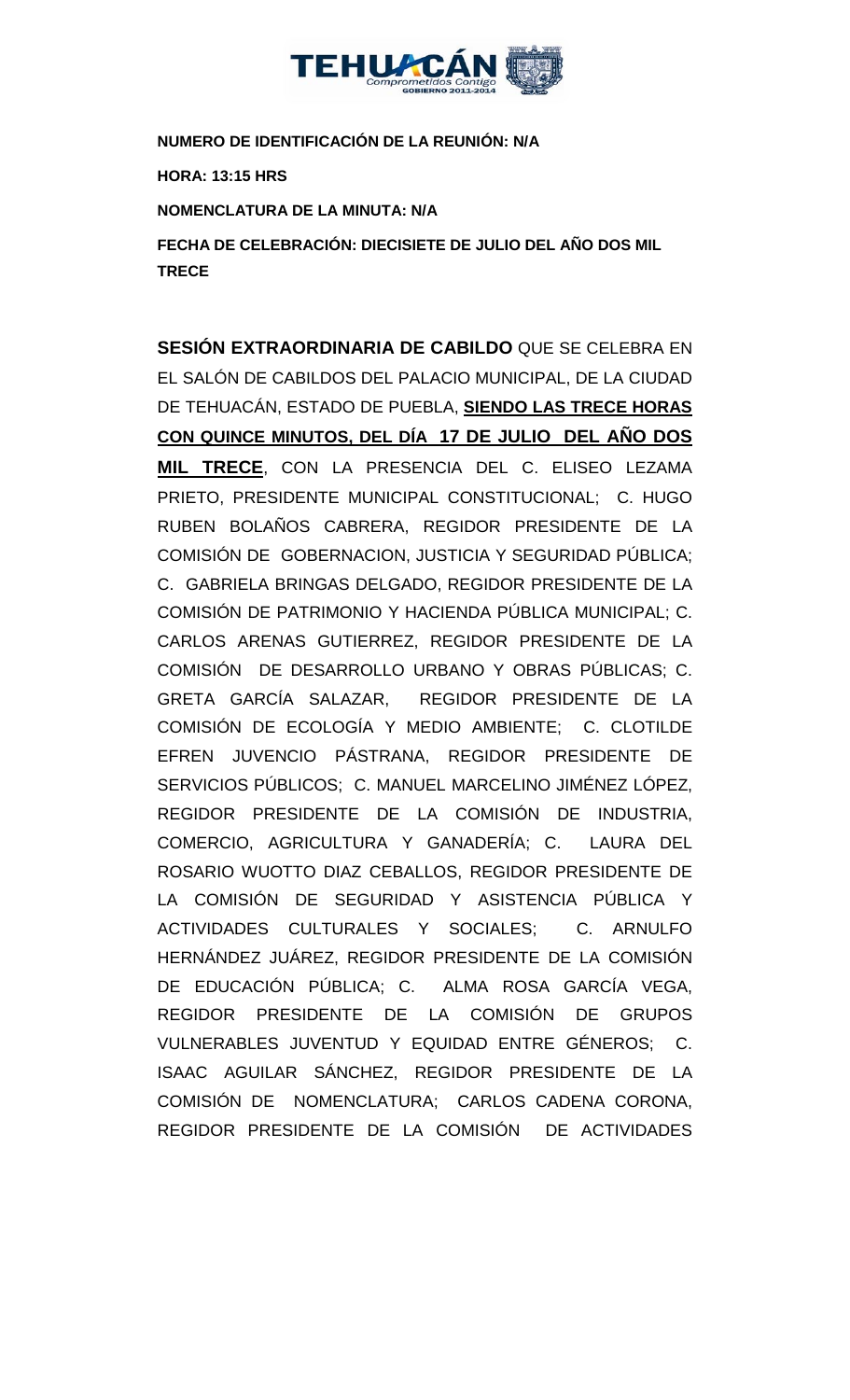DEPORTIVAS; C. ENRIQUE BUSTOS FLORES, REGIDOR PRESIDENTE DE LA COMISIÓN DE PATRIMONIO HISTÓRICO; C. LIC. ROBERTO IVÁN LINARES CHÁVEZ, SÍNDICO MUNICIPAL, ASÍ COMO EL C. DR. JOSÉ ORLANDO CUALLO CINTA, SECRETARIO DEL AYUNTAMIENTO QUIEN DA FE.---------------------------------------------

UNA VEZ QUE SE HA PASADO LISTA DE ASISTENCIA SE INFORMA LO SIGUIENTE:

NO SE ENCUENTRA PRESENTE EN ESTA SESIÓN DE CABILDO LA REGIDORA GRETA GARCÍA SALAZAR, PROFR. ARNULFO HERNÁNDEZ JUÁREZ Y CARLOS CADENA CORONA.

SEÑOR PRESIDENTE LE COMUNICO QUE SE ENCUENTRAN 11 DE LOS MIEMBROS DEL CABILDO, POR LO ANTERIOR SE DECLARA EL QUÓRUM LEGAL PARA CONTINUAR CON LA PRESENTE SESIÓN DE CABILDO.

EL C. DR. JOSÉ ORLANDO CUALLO CINTA, PROCEDE A DAR LECTURA AL ORDEN DEL DÍA, MISMA QUE CONTIENE LOS SIGUIENTES PUNTOS:

#### **1.- APERTURA DE LA SESIÓN**

**2.- LISTA DE ASISTENCIA**

**3.- DECLARATORIA DEL QUÓRUM**

**4.- LECTURA DEL ACTA DE LA SESIÓN ANTERIOR** 

#### **5.- COMISIÓN DE PATRIMONIO Y HACIENDA PÚBLICA MUNICIPAL.**

- > ANÁLISIS, DISCUSIÓN Y EN SU CASO APROBACIÓN DEL DICTAMEN QUE CONTIENE EL DESCUENTO DEL 25% RESPECTO AL PAGO DEL IMPUESTO PREDIAL, EN LO QUE CORRESPONDIENTE AL PRESENTE AÑO 2013 Y AÑOS ANTERIORES, SIN APLICAR COBROS POR RECARGOS, NOTIFICACIONES, GASTOS DE EJECUCIÓN, MULTAS Y NINGUN TIPO DE CARGO ACCESORIO, PARA TODOS LOS CIUDADANOS QUE CUBRAN SU PAGO DENTRO DEL PERIODO COMPRENDIDO DEL 18 DE JULIO AL 31 DE DICIEMBRE DEL AÑO 2013.
- > ANÁLISIS, DISCUSIÓN Y EN SU CASO APROBACIÓN DEL DICTAMEN QUE CONTIENE LA AUTORIZACIÓN PARA DAR DE BAJA DEL PATRIMONIO MUNICIPAL BIENES MUEBLES QUE SE ENCUENTRAN DENTRO DEL INVENTARIO DEL AYUNTAMIENTO Y QUE CORRESPONDEN A DIVERSAS AREAS MUNICIPALES.

#### 6.- **SINDICATURA.**-

 ANÁLISIS, DISCUSIÓN Y EN SU CASO APROBACIÓN DEL PETITORIO QUE CONTIENE LA REVOCACION DEL ACUERDO DE CABILDO DE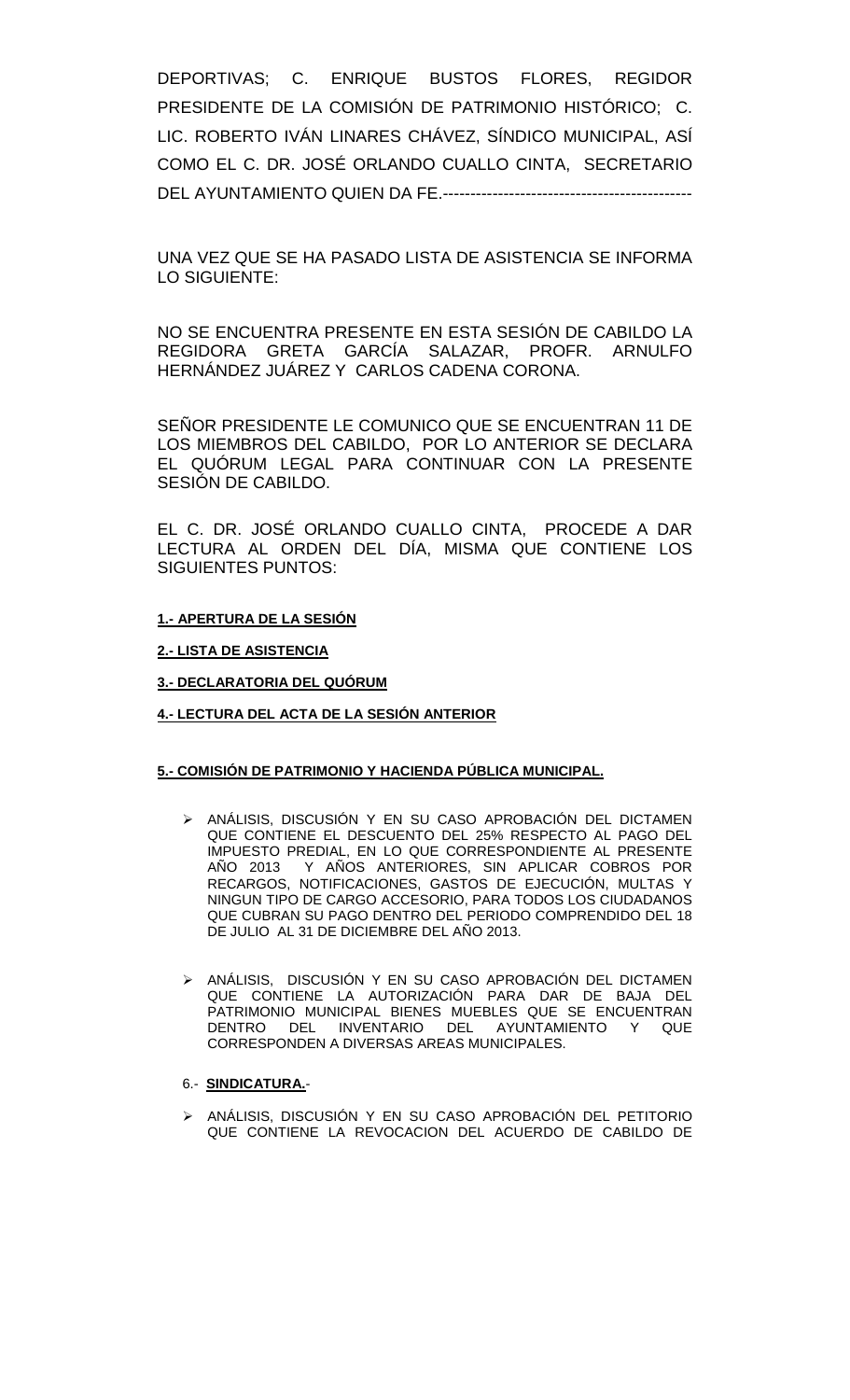FECHA NUEVE DE ABRIL DEL DOS MIL DOCE, QUE CONTIENE LA RESOLUCIÓN DEL RECURSO DE REVOCACIÓN 03/2012 PROMOVIDO POR EL C. MÁXIMO JUÁREZ HUERTA.

PASAMOS AL PUNTO DE: LECTURA Y FIRMA DE ACTA DE LA SESIÓN ANTERIOR

EN ESTOS MOMENTOS EL DR. ORLANDO CUALLO CINTA, PROCEDE A DAR LECTURA AL ACTA ANTERIOR UNA VEZ TERMINADA LA LECTURA SE PROCEDE A PASAR A LOS REGIDORES PARA SU FIRMA CORRESPONDIENTE.

**COMISIÓN DE PATRIMONIO Y HACIENDA PÚBLICA MUNICIPAL. - ANÁLISIS, DISCUSIÓN Y EN SU CASO APROBACIÓN DEL DICTAMEN QUE CONTIENE EL DESCUENTO DEL 25% RESPECTO AL PAGO DEL IMPUESTO PREDIAL, EN LO QUE CORRESPONDIENTE AL PRESENTE AÑO 2013 Y ANTERIORES, SIN APLICAR COBROS POR RECARGOS, NOTIFICACIONES, GASTOS DE EJECUCIÓN, MULTAS Y NINGUN TIPO DE CARGO ACCESORIO, PARA TODOS LOS CIUDADANOS QUE CUBRAN SU PAGO DENTRO DEL PERIODO COMPRENDIDO DEL 18 DE JULIO AL 31 DE DICIEMBRE DEL AÑO 2013.**

SEÑORA REGIDORA TIENE USTED EL USO DE LA PALABRA.

LA C. GABRIELA BRINGAS DELGADO, PROCEDE A DAR LECTURA AL DICTAMEN CORRESPONDIENTE, MISMO QUE A LA LETRA DICE:

"…HONORABLE CABILDO:

LOS SUSCRITOS GABRIELA BRINGAS DELGADO, GRETA GARCIA SALAZAR Y HUGO RUBEN BOLAÑOS CABRERA, PRESIDENTE Y MIEMBROS DE LA COMISION DE DE PATRIMONIO Y HACIENDA PUBLICA MUNICIPAL, DEL HONORABLE AYUNTAMIENTO DEL MUNICIPIO DE TEHUACÁN, PUEBLA; EN USO DE LAS FACULTADES QUE NOS CONFIERE EL ARTÍCULO 78 FRACCIÓN V, DE LA LEY ORGÁNICA MUNICIPAL, SOMETEMOS A LA CONSIDERACIÓN DE ESTE HONORABLE CUERPO COLEGIADO EL PRESENTE DICTAMEN MEDIANTE EL CUAL SE DETERMINE: **EL DESCUENTO DEL 25 % RESPECTO AL PAGO DEL IMPUESTO PREDIAL CORRESPONDIENTE AL PRESENTE AÑO 2013, ASI MISMO A LOS AÑOS ANTERIORES, DEBIENDO LIQUIDAR EL TOTAL DEL ADEUDO, LO ANTERIOR SIN LA APLICACIÓN DE COBROS POR RECARGOS, NOTIFICACIONES, GASTOS DE EJECUCIÓN, MULTAS Y NINGUN TIPO DE CARGO ACCESORIO, PARA TODOS LOS CIUDADANOS QUE REALICEN SU PAGO DENTRO DEL PERIODO COMPRENDIDO DEL 18 DE JULIO AL 31 DE DICIEMBRE DEL AÑO 2013.** CON BASE A LOS SIGUIENTES: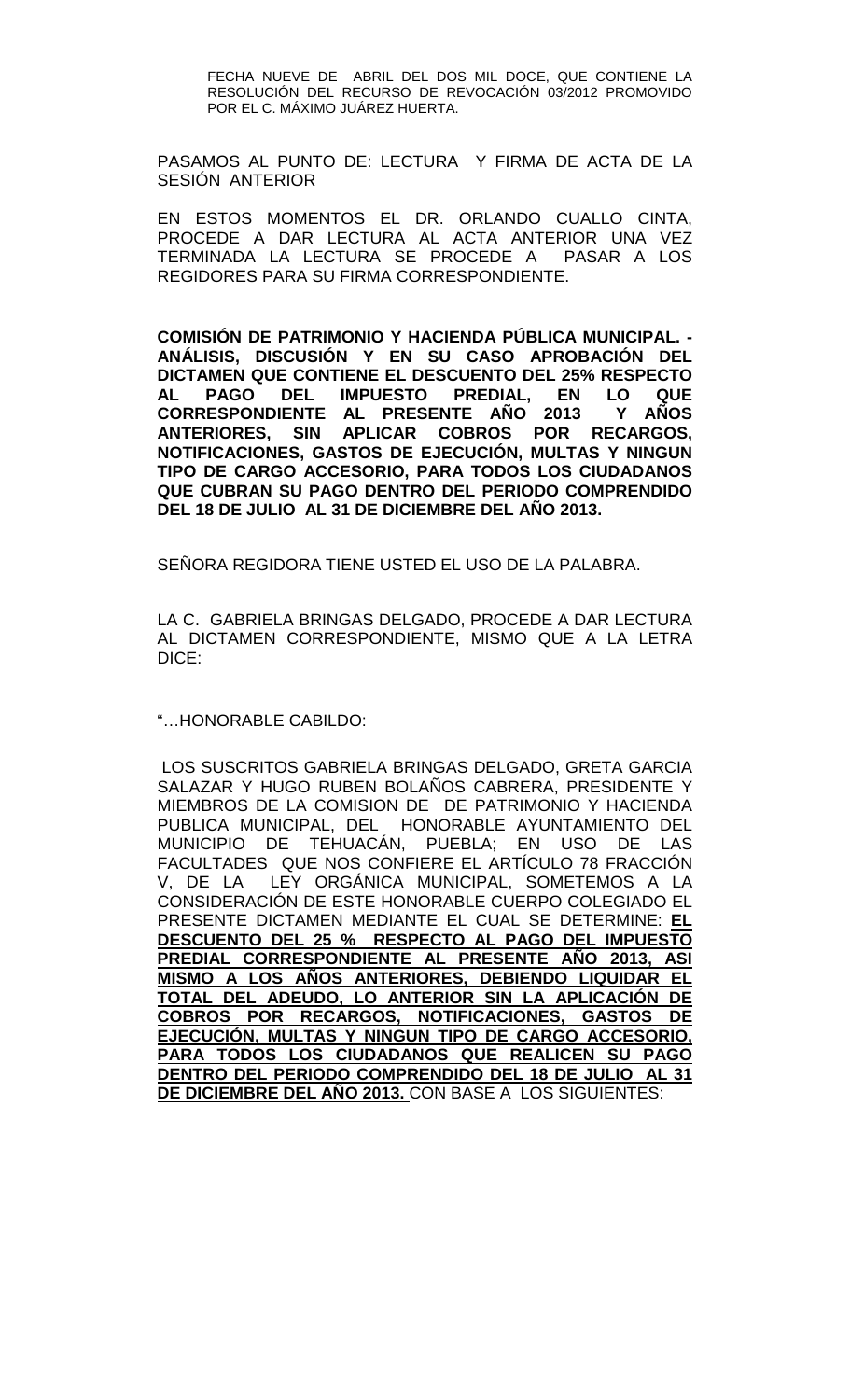**I.-** QUE LA FRACCIÓN II DEL ARTÍCULO 115 DE LA<br>CONSTITUCIÓN POLÍTICA DE LOS ESTADOS UNIDOS POLÍTICA DE LOS MEXICANOS, SEÑALA QUE LOS MUNICIPIOS ESTARÁN INVESTIDOS DE PERSONALIDAD JURÍDICA Y PATRIMONIO PROPIO EL CUAL MANEJARÁN CONFORME A LA LEY Y QUE LOS AYUNTAMIENTOS TENDRÁN LAS FACULTADES PARA APROBAR, DE ACUERDO CON LAS LEYES EN MATERIA MUNICIPAL, QUE DEBERÁN EXPEDIR LAS LEGISLATURAS DE LOS ESTADOS, LOS BANDOS DE POLICÍA Y GOBIERNO, LOS REGLAMENTOS, LAS CIRCULARES Y DISPOSICIONES ADMINISTRATIVAS DE OBSERVANCIA GENERAL DENTRO DE SUS RESPECTIVAS JURISDICCIONES, QUE ORGANICEN LA ADMINISTRACIÓN<br>PÚBLICA MUNICIPAL, REGULEN LAS MATERIAS. PÚBLICA MUNICIPAL, PROCEDIMIENTOS, FUNCIONES Y SERVICIOS PÚBLICOS DE SU COMPETENCIA Y ASEGUREN LA PARTICIPACIÓN CIUDADANA Y VECINAL, DISPOSICIÓN QUE ES CONFIRMADA POR LOS ARTÍCULOS 103 Y 104 FRACCIÓN III DE LA CONSTITUCIÓN POLÍTICA DEL ESTADO LIBRE Y SOBERANO DE PUEBLA Y 3 DE LA LEY ORGÁNICA MUNICIPAL.

**II.-** QUE EL MISMO ARTÍCULO 115 EN SU FRACCIÓN IV ESTABLECE QUE LOS MUNICIPIOS ADMINISTRARÁN LIBREMENTE SU HACIENDA, LA CUAL SE FORMARÁ DE LOS RENDIMIENTOS DE LOS BIENES QUE LE PERTENEZCAN, ASÍ COMO DE LAS CONTRIBUCIONES Y OTROS INGRESOS QUE LAS LEGISLATURAS ESTABLEZCAN A SU FAVOR.

**III.-** QUE EL CÓDIGO FISCAL MUNICIPAL DEL ESTADO LIBRE Y SOBERANO DE PUEBLA, ESTABLECE EN LA FRACCIÓN VIII DEL ARTÍCULO 43 QUE SON FACULTADES DE LAS AUTORIDADES FISCALES MUNICIPALES…….. EL CONDONAR O EXIMIR TOTAL O PARCIALMENTE EL PAGO DE CONTRIBUCIONES Y SUS ACCESORIOS, AUTORIZAR SU PAGO A PLAZO, DIFERIDO O EN PARCIALIDADES, CUANDO SE HAYA AFECTADO O TRATE DE IMPEDIR QUE SE AFECTE LA SITUACIÓN DE ALGÚN LUGAR O REGIÓN DEL MUNICIPIO, UNA RAMA DE ACTIVIDAD, LA PRODUCCIÓN O VENTA DE PRODUCTOS, O LA REALIZACIÓN DE UNA ACTIVIDAD, ASÍ COMO EN CASOS DE CATÁSTROFES SUFRIDAS O FENÓMENOS NATURALES, PLAGAS O EPIDEMIAS, SIEMPRE Y CUANDO LO ANTERIOR SEA APROBADO POR EL CABILDO.

**IV.** QUE LA LEY DE HACIENDA MUNICIPAL DEL ESTADO LIBRE Y SOBERANO DE PUEBLA, EN SU ARTÍCULO 6 SEÑALA QUIENES SON SUJETOS DE COBRO DEL IMPUESTO PREDIAL, Y BENEFICIADOS POR LA PROPUESTA DE DESCUENTO, Y QUE A LA LETRA DICE: **ARTÍCULO 6.-** SON SUJETOS DEL IMPUESTO PREDIAL: **I.-** LOS PROPIETARIOS O POSEEDORES DE PREDIOS URBANOS O RÚSTICOS. **II.-** EL FIDEICOMITENTE O EN SU CASO EL FIDUCIARIO, EN TANTO NO TRANSMITAN LA PROPIEDAD DEL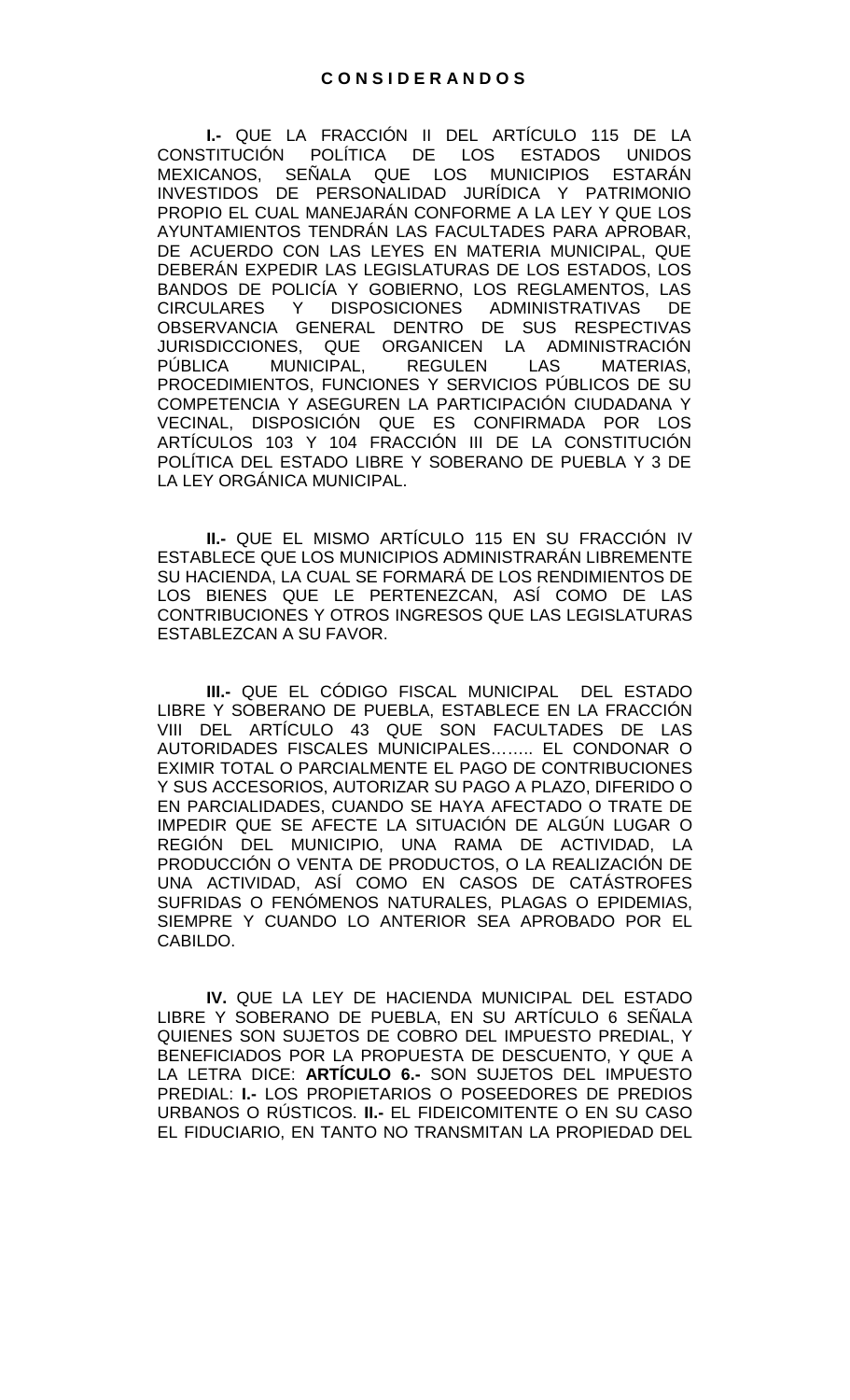PREDIO AL FIDEICOMISARIO O A OTRAS PERSONAS, EN CUMPLIMIENTO DEL CONTRATO DE FIDEICOMISO. **III.-** LOS EJIDATARIOS O COMUNEROS QUE DISFRUTEN DE TIERRAS, CONFORME A LAS LEYES AGRARIAS EN VIGOR Y QUE SE ENCUENTREN EN LOS SUPUESTOS QUE SEÑALA LA LEY DE INGRESOS DEL MUNICIPIO.

**V.-** ASÍ MISMO EL ARTÍCULO 10 DE LA LEY EN COMENTO ESTABLECE QUE EL PAGO DE DICHO IMPUESTO SE REALIZARÁ DENTRO DE LOS CUATRO PRIMEROS MESES DE CADA AÑO, EN LA TESORERÍA MUNICIPAL QUE CORRESPONDA AL DOMICILIO FISCAL DEL CONTRIBUYENTE.

**I.**QUE EL ARTÍCULO 92, ESTIPULA EN SUS FRACCIONES III, IV, Y V, Y 94, DE LA LEY ORGÁNICA MUNICIPAL, ESTIPULAN QUE SON FACULTADES Y OBLIGACIONES DE LOS REGIDORES EL EJERCER LAS FACULTADES DE DELIBERACIÓN Y DECISIÓN DE LOS ASUNTOS QUE LE COMPETEN AL AYUNTAMIENTO, FORMAR PARTE DE LAS COMISIONES PARA LAS QUE FUEREN DESIGNADOS POR ESTE Y DICTAMINAR E INFORMAR SOBRE LOS ASUNTOS QUE SE LES ENCOMIENDE, DISPOSICIÓN QUE SE ARTICULA CON EL DISPOSITIVO 96 FRACCIÓN I, DEL MISMO ORDENAMIENTO QUE ESTABLECE QUE DENTRO DE LAS COMISIONES PERMANENTES DE REGIDORES SE ENCUENTRA LA DE PATRIMONIO, HACIENDA PÚBLICA MUNICIPAL, DE LA QUE FORMAMOS PARTE LOS SUSCRITOS Y QUE DEBERÁ ANALIZAR, DISCUTIR, PROPONER SOBRE LOS ASUNTOS COMPRENDIDOS EN ESAS MATERIAS;

**VII.-** DERIVADO DE LO ANTERIOR SE DESTACAN LOS MÚLTIPLES BENEFICIOS SOCIALES Y ECONÓMICOS QUE RECIBIRÁN LOS HABITANTES DEL MUNICIPIO DE TEHUACÁN, QUE REALICEN SU PAGO DE IMPUESTO PREDIAL DENTRO DEL TÉRMINO ESTABLECIDO POR LA LEY DE HACIENDA MUNICIPAL, POR LO QUE EN APOYO A LOS CONTRIBUYENTES DEL FISCO MUNICIPAL QUE SE PRESENTEN A CUBRIR EL PAGO CORRESPONDIENTE AL AÑO 2013, SOLICITAMOS SE APRUEBE **EL DESCUENTO DEL 25 % RESPECTO AL PAGO DEL IMPUESTO PREDIAL CORRESPONDIENTE AL PRESENTE AÑO 2013, ASI MISMO A LOS AÑOS ANTERIORES, DEBIENDO LIQUIDAR EL TOTAL DEL ADEUDO, LO ANTERIOR SIN LA APLICACIÓN DE COBROS POR RECARGOS, NOTIFICACIONES, GASTOS DE EJECUCIÓN, MULTAS Y NINGUN TIPO DE CARGO ACCESORIO, PARA TODOS LOS CIUDADANOS QUE REALICEN SU PAGO DENTRO DEL PERIODO COMPRENDIDO DEL 18 DE JULIO AL 31 DE DICIEMBRE DEL AÑO 2013**

LO ANTERIOR TIENE COMO OBJETIVO OTORGAR FACILIDADES ADMINISTRATIVAS AL CONTRIBUYENTE, ASÍ COMO TAMBIÉN FORTALECER LA HACIENDA PÚBLICA MUNICIPAL Y DARLE SEGURIDAD, POR LO QUE SOMETEMOS ANTE EL HONORABLE CABILDO, EL SIGUIENTE: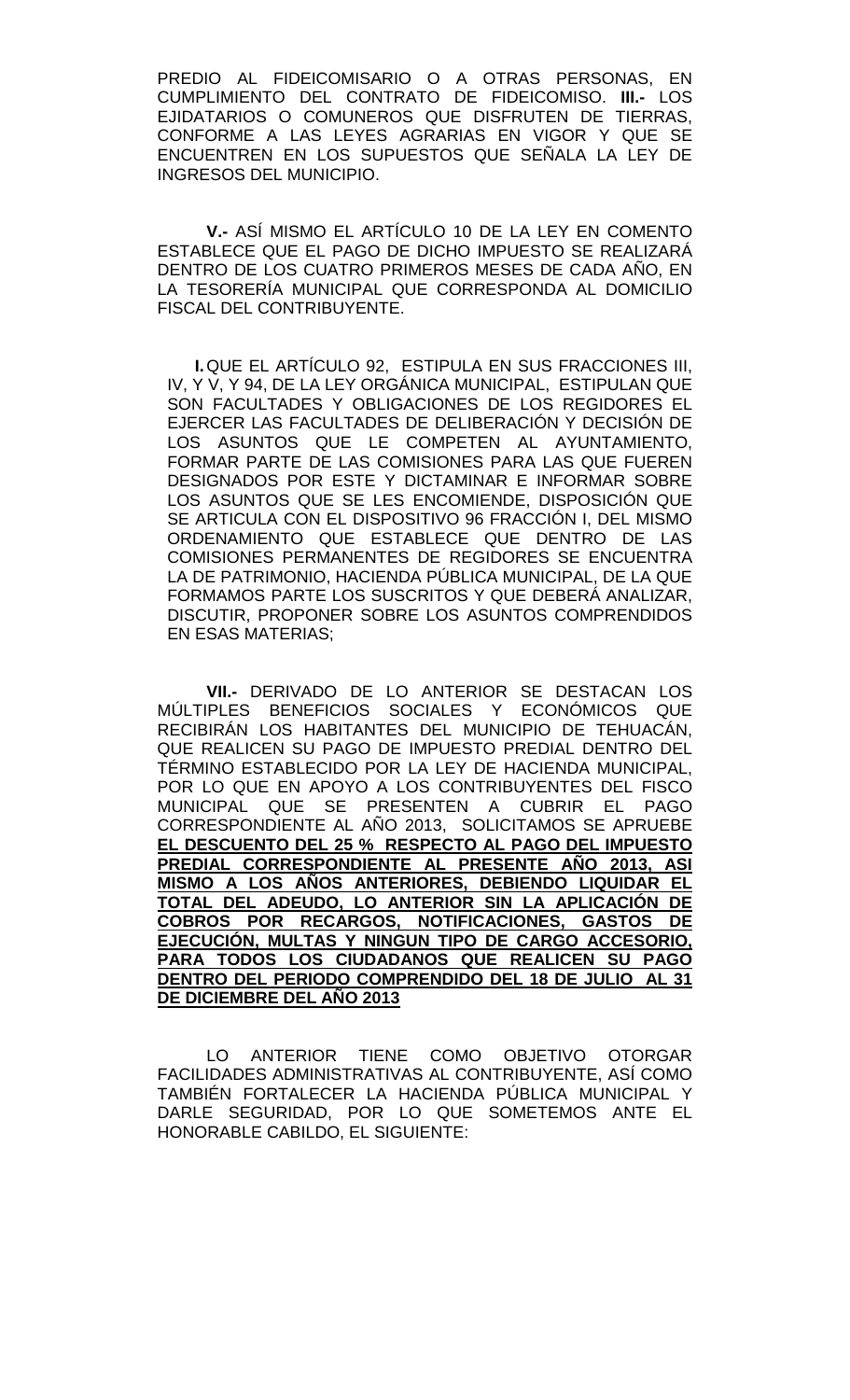**PRIMERO.-** SE APRUEBE EL DESCUENTO DEL 25 %<br>RESPECTO AL PAGO DEL IMPUESTO PREDIAL **IMPUESTO** CORRESPONDIENTE AL PRESENTE AÑO 2013, ASÍ MISMO A LOS AÑOS ANTERIORES, DEBIENDO LIQUIDAR EL TOTAL DEL ADEUDO, LO ANTERIOR SIN LA APLICACIÓN DE COBROS POR RECARGOS, NOTIFICACIONES, GASTOS DE EJECUCIÓN, MULTAS Y NINGÚN TIPO DE CARGO ACCESORIO, PARA TODOS LOS CIUDADANOS QUE REALICEN SU PAGO DENTRO DEL PERIODO COMPRENDIDO DEL 18 DE JULIO AL 31 DE DICIEMBRE DEL AÑO 2013

**SEGUNDO.-** SE INSTRUYA A LA TESORERÍA MUNICIPAL PARA QUE A TRAVÉS DEL DEPARTAMENTO DE IMPUESTO PREDIAL APLIQUE EL DESCUENTO AUTORIZADO.

**TERCERO.-** PUBLÍQUESE EL PRESENTE EN DOS DIARIOS DE MAYOR CIRCULACIÓN PARA QUE LA CIUDADANÍA TENGA CONOCIMIENTO DE LOS PRESENTES RESOLUTIVOS.- TEHUACAN, PUE., 17 DE JULIO DEL 2013.- POR LA COMISIÓN DE PATRIMONIO Y HACIENDA PÚBLICA MUNICIPAL.- GABRIELA BRINGAS DELGADO.- PRESIDENTA.- C. GRETA GARCÍA SALAZAR.- MIEMBRO DE LA COMISIÓN.- HUGO RUBEN BOLAÑOS CABRERA.- MIEMBRO DE LA COMISIÓN.- FIRMAS ILEGIBLES…"

SEÑOR PRESIDENTE MUNICIPAL, REGIDORES Y SINDICO MUNICIPAL, EN VOTACIÓN SE LES CONSULTA SI SE APRUEBA LA PROPUESTA PRESENTADA EN CUESTIÓN, LOS QUE ESTÉN POR LA AFIRMATIVA SÍRVANSE MANIFESTARLO LEVANTANDO LA MANO.

HABIÉNDOSE ANALIZADO AMPLIAMENTE EL CONTENIDO DEL DICTAMEN DE REFERENCIA, POR MAYORÍA CON 11 VOTOS A FAVOR, POR PARTE DE LOS INTEGRANTES DEL HONORABLE CABILDO, SE DETERMINA EL SIGUIENTE:

## **A C U E R D O**

**PRIMERO.-** SE APRUEBA EL DESCUENTO DEL 25 % RESPECTO AL PAGO DEL IMPUESTO PREDIAL CORRESPONDIENTE AL PRESENTE AÑO 2013, ASÍ MISMO A LOS AÑOS ANTERIORES, DEBIENDO LIQUIDAR EL TOTAL DEL ADEUDO, LO ANTERIOR SIN LA APLICACIÓN DE COBROS POR RECARGOS, NOTIFICACIONES, GASTOS DE EJECUCIÓN, MULTAS Y NINGÚN TIPO DE CARGO ACCESORIO, PARA TODOS LOS CIUDADANOS QUE REALICEN SU PAGO DENTRO DEL PERIODO COMPRENDIDO DEL 18 DE JULIO AL 31 DE DICIEMBRE DEL AÑO 2013.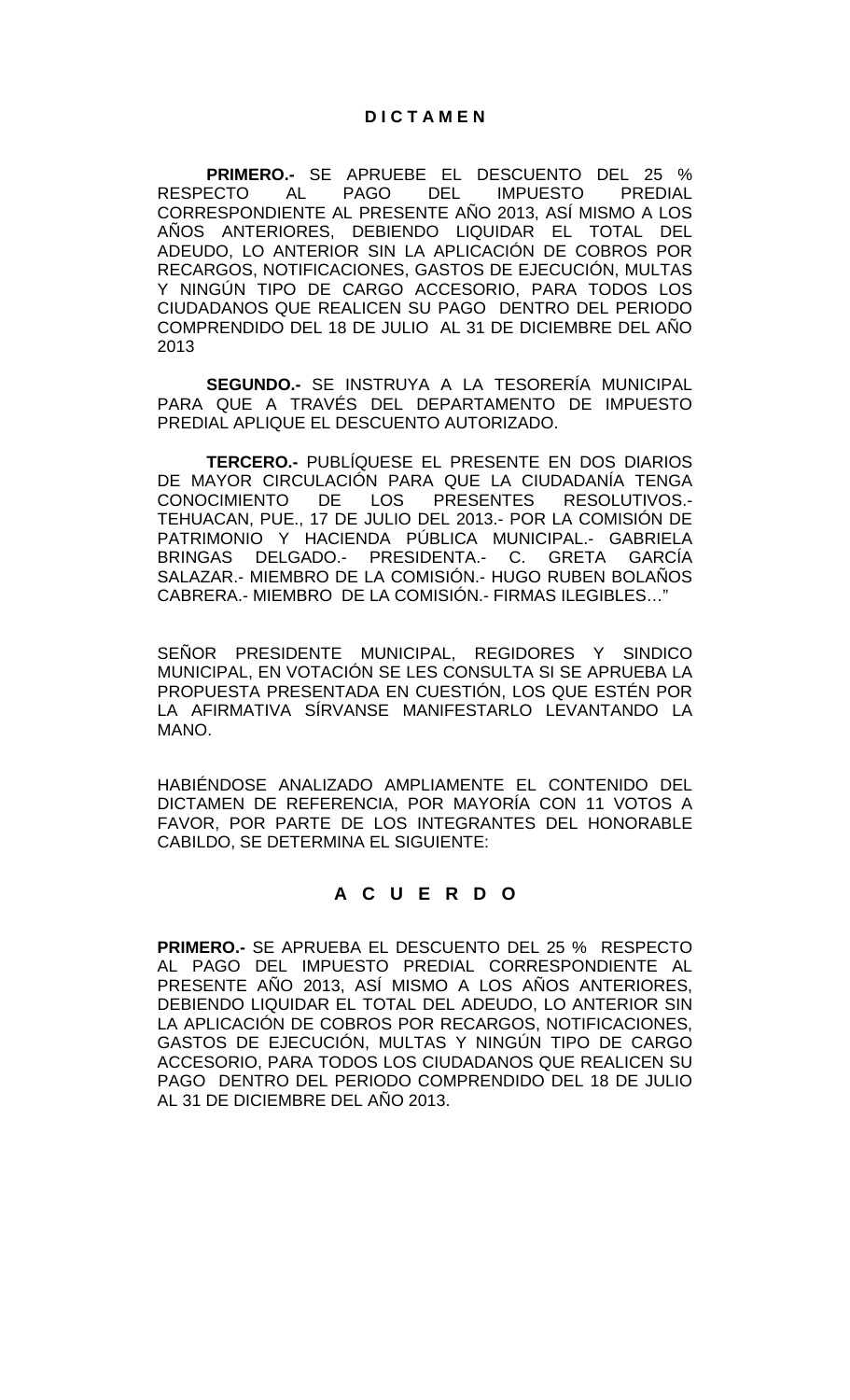**SEGUNDO.-** SE INSTRUYE A LA TESORERÍA MUNICIPAL PARA QUE A TRAVÉS DEL DEPARTAMENTO DE IMPUESTO PREDIAL APLIQUE EL DESCUENTO AUTORIZADO.

**TERCERO.-** PUBLÍQUESE EL PRESENTE EN DOS DIARIOS DE MAYOR CIRCULACIÓN PARA QUE LA CIUDADANÍA TENGA CONOCIMIENTO DE LOS PRESENTES RESOLUTIVOS.

LO ANTERIOR CON FUNDAMENTO EN LOS DISPOSITIVOS LEGALES INVOCADOS EN EL DICTAMEN DE REFERENCIA.

**COMISIÓN DE PATRIMONIO Y HACIENDA PÚBLICA MUNICIPAL.- ANÁLISIS, DISCUSIÓN Y EN SU CASO APROBACIÓN DEL DICTAMEN QUE CONTIENE LA AUTORIZACIÓN PARA DAR DE BAJA DEL PATRIMONIO MUNICIPAL BIENES MUEBLES QUE SE ENCUENTRAN DENTRO DEL INVENTARIO DEL AYUNTAMIENTO Y QUE CORRESPONDEN A DIVERSAS AREAS MUNICIPALES.**

SEÑORA REGIDORA TIENE USTED EL USO DE LA PALABRA.

LA C,. GABRIELA BRINGAS DELGADO, PROCEDE A DAR LECTURA AL DICTAMEN CORRESPONDIENTE, MISMO QUE A LA LETRA DICE:

**"…HONORABLE CABILDO:**

LOS SUSCRITOS REGIDORES **GABRIELA BRINGAS DELGADO, GRETA GARCÍA SALAZAR Y HUGO RUBEN BOLAÑOS CABRERA**, PRESIDENTE E INTEGRANTES DE LA COMISIÓN DE PATRIMONIO<br>Y HACIENDA PÚBLICA MUNICIPAL DEL HONORABLE Y HACIENDA PÚBLICA MUNICIPAL DEL HONORABLE AYUNTAMIENTO, POR ESTE MEDIO Y CON FUNDAMENTO EN LO DISPUESTO POR EL ARTÍCULO 92 FRACCIONES IV, V Y VII DE LA LEY ORGÁNICA MUNICIPAL SOMETEMOS A ESTE HONORABLE CUERPO COLEGIADO EL **ANALISIS, DISCUSIÓN Y EN SU CASO APROBACIÓN DEL DICTAMEN QUE CONTIENE LA AUTORIZACION PARA DAR DE BAJA DEL PATRIMONIO MUNICIPAL BIENES MUEBLES QUE SE ENCUENTRAN DENTRO DEL INVENTARIO DEL AYUNTAMIENTO Y QUE CORRESPONDEN A DIVERSAS AREAS MUNICIPALES, LO ANTERIOR EN BASE A LOS SIGUIENTES:**

## **A N T E C E D E N T E S**

QUE DERIVADO DE LA PETICION QUE REALIZARA LA CONTRALORIA MUNICIPAL, MEDIANTE **MEMORANDUM NUM. 226/2013**, DE FECHA 10 DE JULIO DEL AÑO EN CURSO, GIRADO ANTE LA SECRETARIA GENERAL DEL AYUNTAMIENTO, MISMO QUE A LA LETRA DICE: "…POR MEDIO DEL PRESENTE ME ES GRATO ENVIARLE UN CORDIAL SALUDO, Y COMENTARLE QUE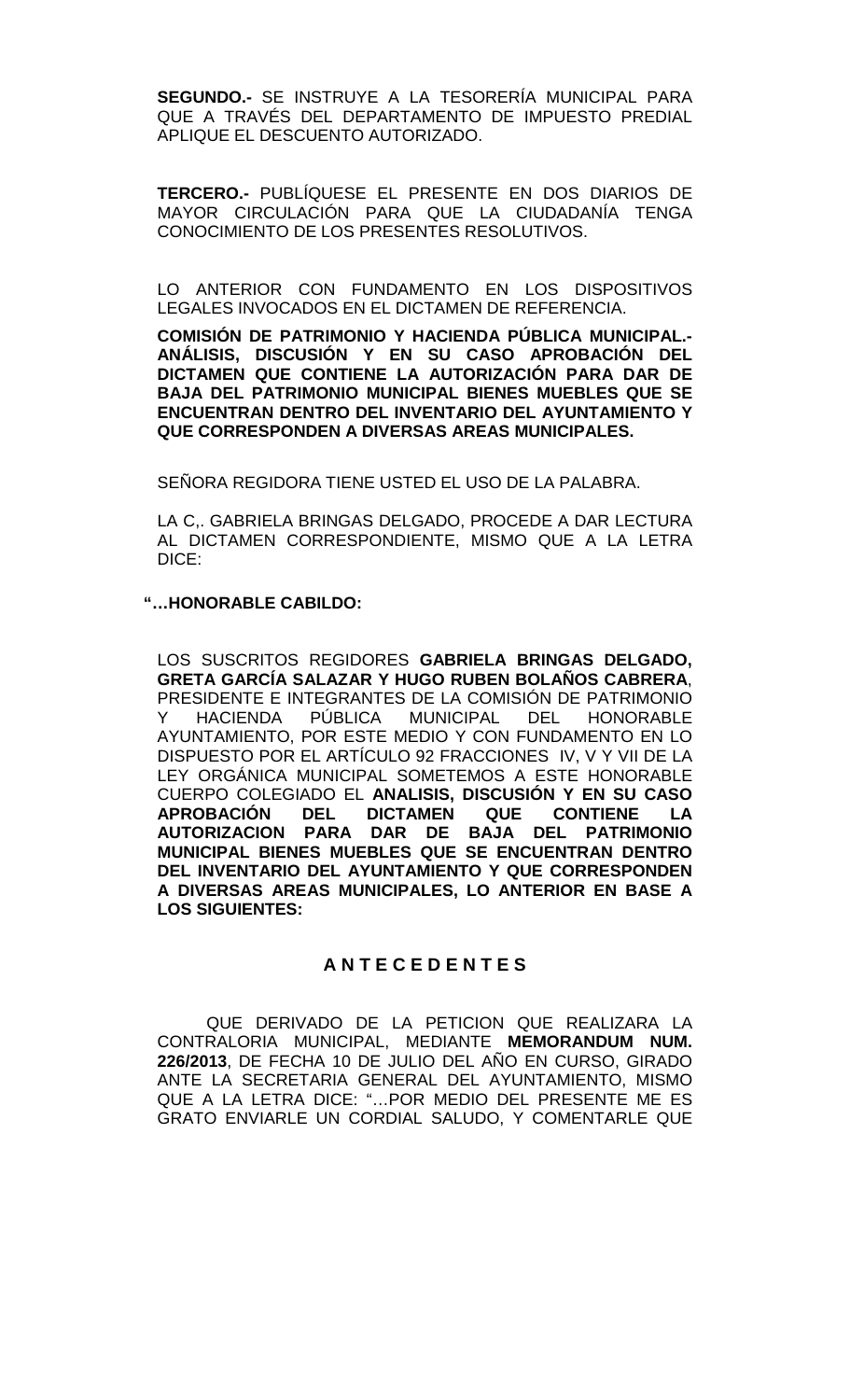EN FECHAS ANTERIORES LAS DEPENDENCIAS QUE CONFORMAN ESTE HONORABLE AYUNTAMIENTO, HICIERON UNA REVISIÓN MINUCIOSA DE LOS BIENES QUE SE ENCUENTRAN ELISTADOS DENTRO DE SU INVENTARIO DE BIENES MUEBLES, Y COMO RESULTADO DEL MISMO ENCONTRARON BIENES QUE SE ENCUENTRAN EN ESTADO **TOTALMENTE INSERVIBLE,** POR LO QUE HICIERON LLEGAR A ESTA CONTRALORIA MUNICIPAL LOS OFICIOS Y/O MEMORANDUMS DONDE SE SOSLICITA LA BAJA DE BIENES AL PATRIMONIO, EN LOS SIGUIENTES RUBORS: 1.- MOBILIARIO Y EQUIPO DE OFICINA.- 2.- EQUIPO DE COMPUTO.- 3.- EQUIPO DE RADIOCOMUNICACION, 4.- EQUIPO DE TRANSPORTE.- 5.- MAQUINARIA Y EQUIPO DE OFICINA, 6.- EQUIPO DE SEGURIDAD Y ARMAMENTO, QUE ADJUNTANDO A CADA UNA DE LAS SOLICITUDES DE BAJA Y EN ESPECIFICO EN EL RUBRO DE MOBILIARIO Y EQUIPO DE OFICINA SOLO SE ANEXARON FOTOGRAFIAS SIMPLES QUE DAN EVIDENCIA REAL DEL ESTADO FISICO DE LOS BIENES, REFIRIENDOSE AL EQUIPO DE COMPUTO, EL ENCARGADO DE HACER EL DICTAMEN TECNICO Y DECLARALOS COMO INSERVIBLES FUE EL ING. JUAN GUZMAN HERRERA DIRECTOR DE INFORMATICA DE ESTE H.- AYUNTAMIENTO, TRATANDOSE DE LOS RUBROS DE EQUIPO DE RADIOCOMUNICACION, EQUIPO DE TRANSPORTE Y MAQUINARIA Y EQUIPO DE OFICINA, LOS INFORMES TECNICOS FUERON EMITIDOS POR PROFESIONALES EN EL AREA DICTAMINADA, Y QUE PARA EL CASO DEL ARMAMENTO Y EQUIPO DE SEGURIDAD, LA BAJA SE TRAMITA DEBIDO A QUE ESTOS BIENES (ARMAS) FUERON DEVUELTOS A LA DIRECCION DE SUPERVISIÓN DE ESTABLECIMIENTOS DE RECLUSIÓN POR ENCONTRARSE EN ESTADO TOTALMENTE **INSERVIBLE**.

DE ACUERDO A LOS DICTÁMENES EMITIDOS QUE SE COMENTAN EN EL PUNTO ANTERIOR, DICHA INFORMACIÓN FUE REMITIDA MEDIANTE EL OFICIO 182/2013 EN CINCO CARPETAS QUE CONCENTRAN LAS SOLICITUDES DE BAJA ASI COMO LOS DICTAMENES TECNICOS DE CADA UNA DE ELLAS AL CIUDADANO ROBERTO IVAN LINARES CHAVEZ, SINDICO MUNICIPAL, SOLICITANDOLE SU OPINION RESPECTO AL TRAMITE DE BAJAS DE BIENES MUEBLES QUE LA CONTRALORIA ESTÁ REALIZANDO, CONTESTANDO A ESTA ULTIMA MEDIANTE EL OFICIO 522/2013 LO SIGUIENTE: " QUE EL SUSCRITO SINDICO MUNICIPAL NO TIENE INCONVENIENTE ALGUNO DE QUE SE REALICE LA BAJA CORRESPONDIENTE DE LOS BIENES INSERVIBLES, TODA VEZ QUE REUNEN LOS REQUISITOS PARA REALIZAR LA BAJA CORRESPONDIENTE DE DICHOS BIENES INSERVIVLES". (SE ANEXA COPIA DE LA ENTREGA QUE SE LE HIZO A DICHA INSTITUCIÓN)

POR LO QUE EN MI CARÁCTER DE CONTRALOR MUNICIPAL LE SOLICITO LO SIGUIENTE:

> TENGA A BIEN TOMAR EN CUENTA EL LISTADO DE BIENES MUEBLES DICTAMINADOS COMO **TOTALMENTE INSERVIBLES**, PARA QUE SEAN PROPUESTOS EN EL PROXIMO CABILDO, A FIN DE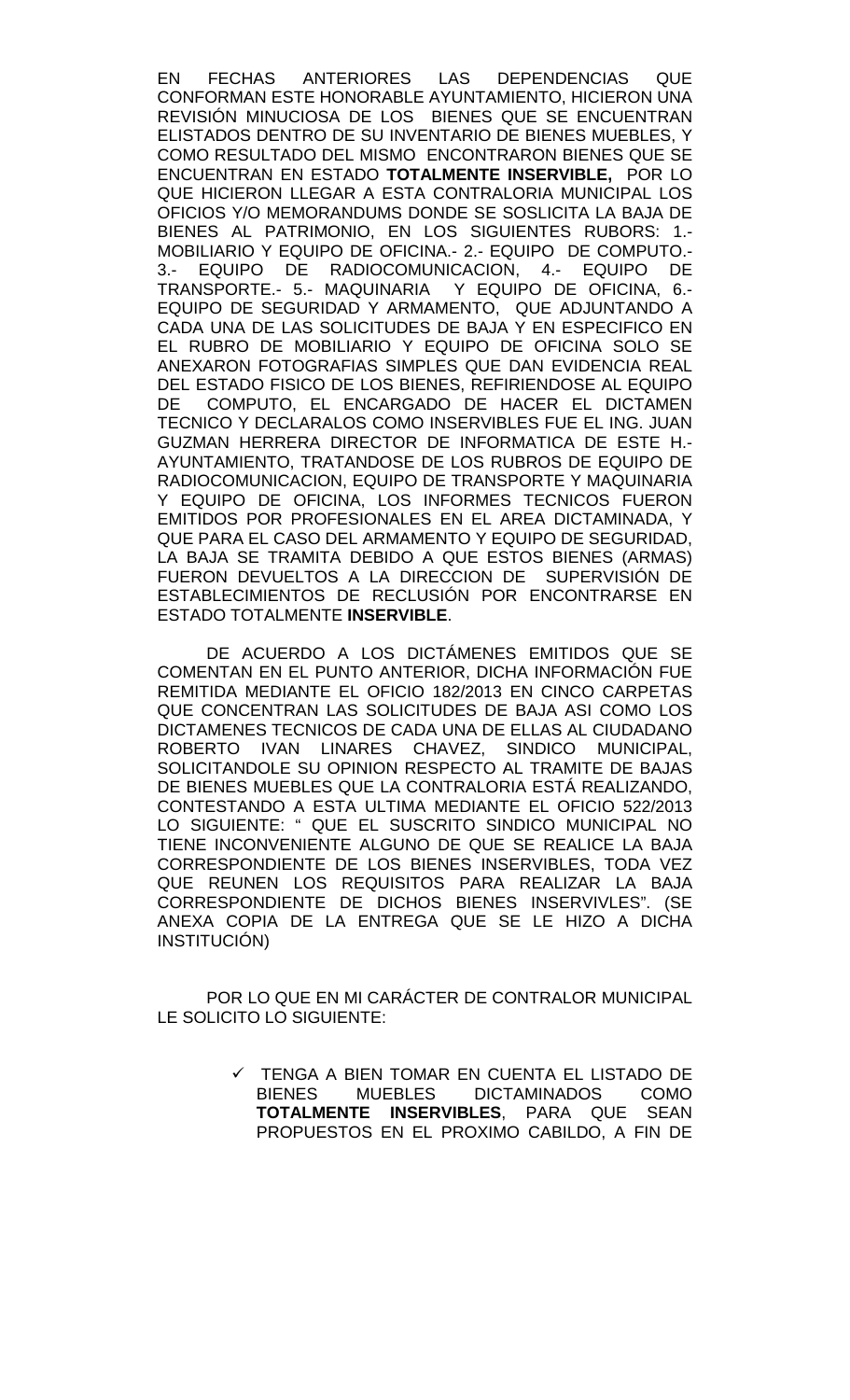TENER LA RESOLUCIÓN DEFINITIVA DE LAS BAJAS, Y A SU VEZ REALIZAR LA DESINCORPORACION DEL PATRIMONIO MUNICIPAL.

 $\checkmark$  SE SOLICITE AL HONORABLE CABILDO MANIFIESTE EL DESTINO FINAL DE LOS BIENES MUEBLES QUE SE PROPONEN PARA SU BAJA, HACIENDOLE DE SU CONOCIMIENTO QUE DICHOS BIENES NO TIENEN NINGUN VALOR MONETARIO DE RECUPERACIÓN, DEBIDO AL ESTADO TOTALMENTE INSERVIBLE EN QUE SE ENCUENTRAN.

SE ANEXAN LOS SIGUIENTES DOCUMENTOS:

- LISTADO DE BAJAS DE BIENES MUEBLES
- LISTADO DE BAJAS DE BIENES CON AVERIGUACION PREVIA.
- LISTADO DE BAJAS DE BIENES QUE NO SE ENTREGARON LA ADMINISTRACION ANTERIOR.
- ANEXO 1 DE BAJAS DE BIENES MUEBLES DEL SISTEMA MUNICIPAL D.I.F.
- SE ANEXA COPIA DE LA OPINION DEL SINDICO MUNICIPAL
- SE ANEXA COPIA DEL OFICIO DE ENTREGA DE ARMAMENTO A LA DIRECCION DE SUPERVISION DE ESTABLECIMIENTOS DE RECLUSION.

SIN MAS POR EL MOMENTO QUEDO DE USTED PARA CUALQUIER DUDA O COMENTARIO CON RESPECTO AL MISMO.- LIC. AARON CANDIDO SOLANO PEREZ.-CONTRALOR MUNICIPAL.- FIRMA ILEGIBLE…"

A CONTINUACIÓN SE ENLISTAN DE LOS BIENES MUEBLES DE LOS CUALES SE SOLICITA SU BAJA:

### TOMAR DATOS DE LA CARPETA BAJAS EXCELL

### **C O N S I D E R A N D O**

I. QUE EL PÁRRAFO PRIMERO DE LA FRACCIÓN II DEL ARTÍCULO 115 DE LA CONSTITUCIÓN POLÍTICA DE LOS ESTADOS UNIDOS MEXICANOS, DETERMINA QUE LOS AYUNTAMIENTOS. LOS MUNICIPIOS ESTARÁN INVESTIDOS DE PERSONALIDAD JURÍDICA Y MANEJARÁN SU PATRIMONIO CONFORME A LA LEY.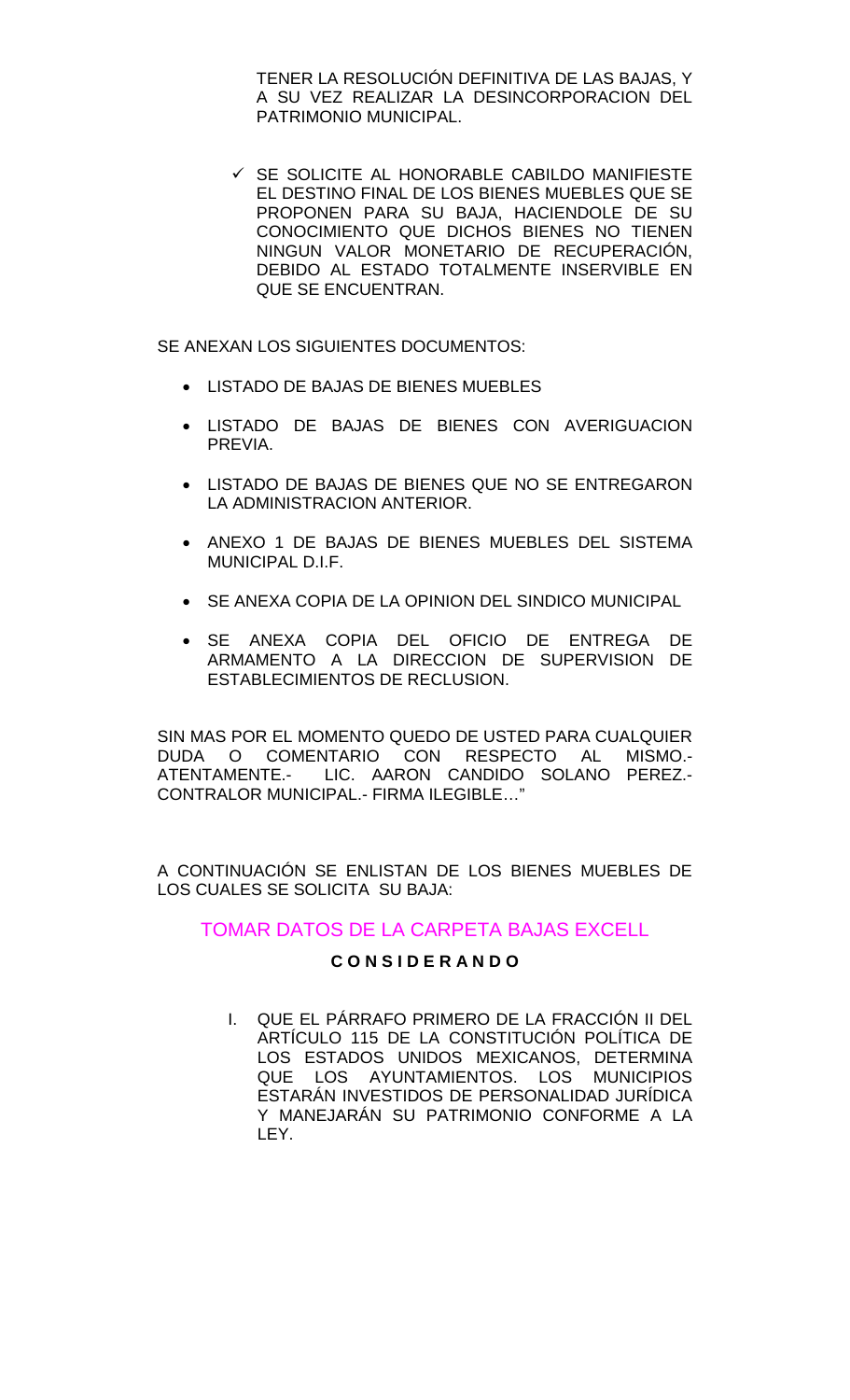- II. MISMA DISPOSICIÓN QUE ES TRASLADADA A LA<br>FRACCIÓN III DEL ARTÍCULO 105 DE LA ARTÍCULO 105 DE LA CONSTITUCIÓN POLÍTICA DEL ESTADO LIBRE Y SOBERANO DE PUEBLA;
- III. QUE EL ARTÍCULO 76 PRIMER PÁRRAFO DE LA LEY ORGÁNICA MUNICIPAL DETERMINA QUE EL AYUNTAMIENTO SESIONARÁ VÁLIDAMENTE CON LA ASISTENCIA DE LA MAYORÍA DE SUS MIEMBROS Y DEL SECRETARIO DEL AYUNTAMIENTO O LA PERSONA QUE LEGALMENTE LO SUSTITUYA;
- IV. QUE EL ARTÍCULO 77 DE LA MISMA LEY EN CITA DETERMINA QUE LOS ACUERDOS DE LOS AYUNTAMIENTOS SE TOMARÁN POR MAYORÍA DE VOTOS DEL PRESIDENTE MUNICIPAL, REGIDORES Y SÍNDICO, Y EN CASO DE EMPATE, EL PRESIDENTE MUNICIPAL TENDRÁ VOTO DE CALIDAD;
- V. QUE EL ARTÍCULO 100 FRACCIONES VIII DE LA LEY ORGÁNICA MUNICIPAL DETERMINA QUE SON DEBERES Y ATRIBUCIONES DEL SÍNDICO; MANIFESTAR OPORTUNAMENTE SUS OPINIONES RESPECTO A LOS ASUNTOS DE LA COMPETENCIA DEL AYUNTAMIENTO.
- VI.- QUE EL ARTICULO 140 DE LA LEY ORGANICA MUNICIPAL ESTABLECE QUE EL PATRIMONIO MUNICIPAL SE CONSTITUYE POR LA UNIVERSALIDAD DE LOS DERECHOS Y ACCIONES DE QUE ES TITULAR EL MUNICIPIO, LOS CUALES PUEDEN VALORARSE ECONOMICAMENTE Y SE ENCUENTRAN DESTINADOS A LA REALIZACION DE SUS FINES.

 FORMAN PARTE DEL PATRIMONIO MUNICIPAL, LA HACIENDA PUBLICA MUNICIPAL, ASI COMO AQUELLOS BIENES Y DERECHOS QUE POR CUALQUIER TITULO LE TRANSFIERAN AL MUNICIPIO.

I. QUE EL ARTICULO 160 DE LA LEY ORGÁNICA, A LA LETRA DICE QUE LOS BIENES DEL DOMINIO PRIVADO DEL MUNICIPIO PODRÁN ENAJENARSE, DARSE EN ARRENDAMIENTO, GRAVARSE, Y EN GENERAL SER OBJETO DE CUALQUIER ACTO JURÍDICO EN LOS TÉRMINOS DE ESTA LEY, SIEMPRE Y CUANDO LO APRUEBEN LAS DOS TERCERAS PARTES DEL AYUNTAMIENTO; EL SINDICO EMITA SU OPINIÓN ANTE EL CABILDO Y DEMÁS APLICABLE.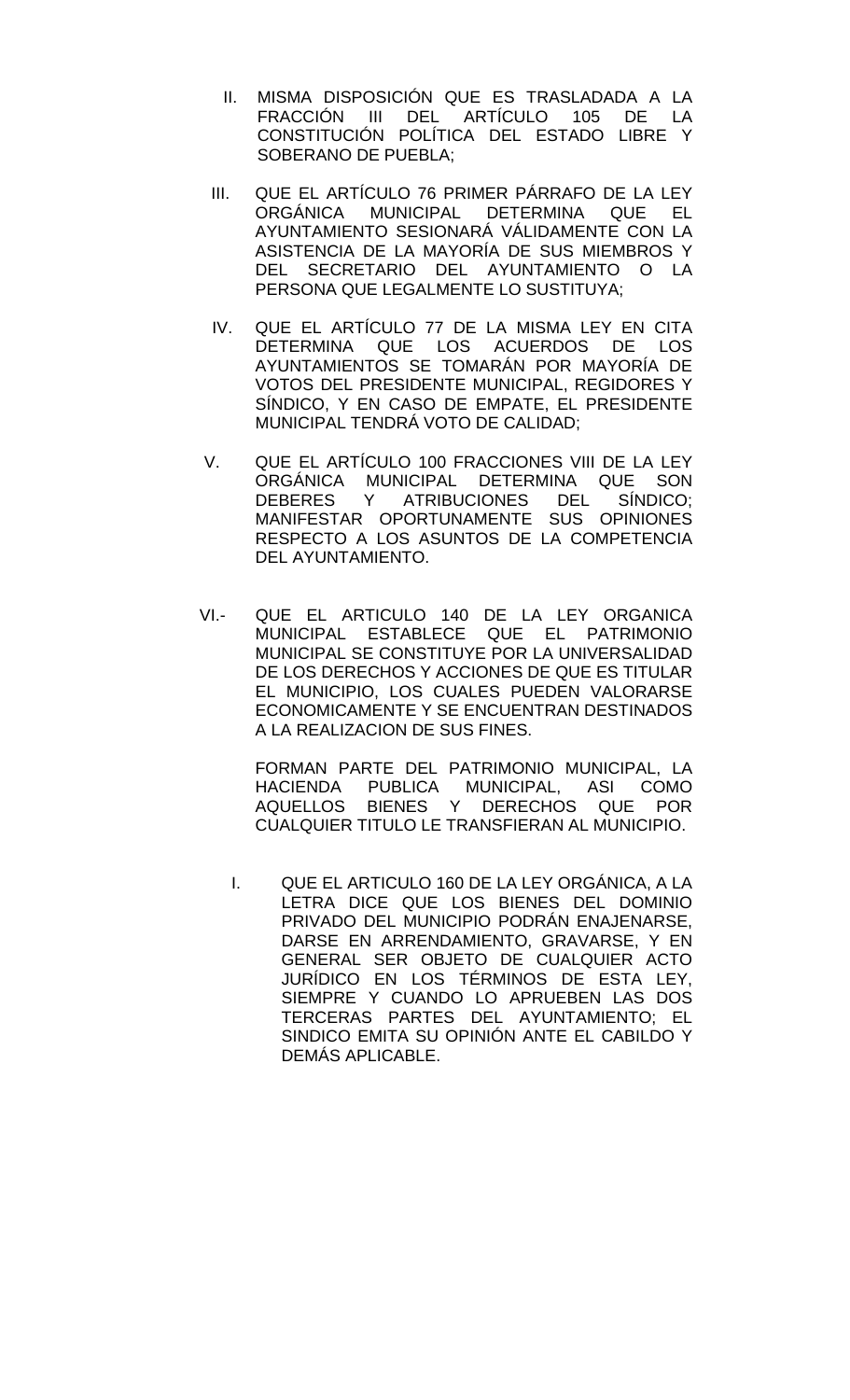- II. QUE EL ARTICULO 163 DE LA LEY ORGANICA MUNICIPAL, SEÑALA QUE CADA MUNICIPIO CONTARA CON UNA TESORERIA MUNICIPAL, QUE DEPENDENCIA ENCARGADA DE ADMINISTRAR EL PATRIMONIO MUNICIPAL. LA TESORERIA MUNICIPAL ESTARA A CARGO DE UN TESORERO
- III. QUE EL ARTICULO 166 DE LA LEY ORGANICA MUNICIPAL, SEÑALA QUE EL TESORERO TENDRA ENTRE OTRAS LAS SIGUIENTES FACULTADES Y OBLIGACIONES, COMO LO SEÑALA LA FRACCION XXIII.

QUE EL ARTICULO 169 EN SU FRACCION III, ESTABLECE QUE EL CONTRALOR MUNICIPAL TENDRA LAS FACULTADES Y OBLIGACIONES DE VIGILAR EL CORRECTO USO DEL PATRIMONIO MUNICIPAL;

SE ANEXA DOCUMENTACIÓN DESCRITA EN LOS<br>ANTECEDENTES DEL PRESENTE DICTAMEN. PARA DEL PRESENTE DEMOSTRAR EL ESTADO EN QUE SE ENCUENTRA.

CON BASE A LO ANTERIOR SOMETO A CONSIDERACIÓN DE ESTE HONORABLE CUERPO COLEGIADO EL SIGUIENTE:

#### **DICTAMEN:**

**PRIMERO.-** AUTORICE EL HONORABLE CABILDO, DAR DE BAJA DEL PATRIMONIO DEL HONORABLE AYUNTAMIENTO MUNICIPAL DE TEHUACAN PUEBLA, LOS BIENES MUEBLES DESCRITOS, EN EL APARTADO DE LOS ANTECEDENTES DEL PRESENTE DICTAMEN:

 **SEGUNDO.-** AUTORICE EL HONORABLE CABILDO A LA CONTRALORÍA MUNICIPAL DE ESTE HONORABLE AYUNTAMIENTO MUNICIPAL DAR DE BAJA DEL LISTADO DE LOS BIENES MUEBLES DE ESTE AYUNTAMIENTO LOS BIENES CITADOS, EN EL APARTADO DE ANTECEDENTES DEL PRESENTE DICTAMEN POR SER NECESARIO DADO SU CONDICIÓN DE INSERVIBLES.

 **TERCERO.-** MANIFIESTE ESTE HONORABLE CABILDO, EL DESTINO FINAL DE LOS BIENES MUEBLES QUE SE PROPONEN PARA SU BAJA Y SE INSTRUYA A LAS ÁREAS CORRESPONDIENTES SEGUIR EL PROCEDIMIENTO QUE SEGÚN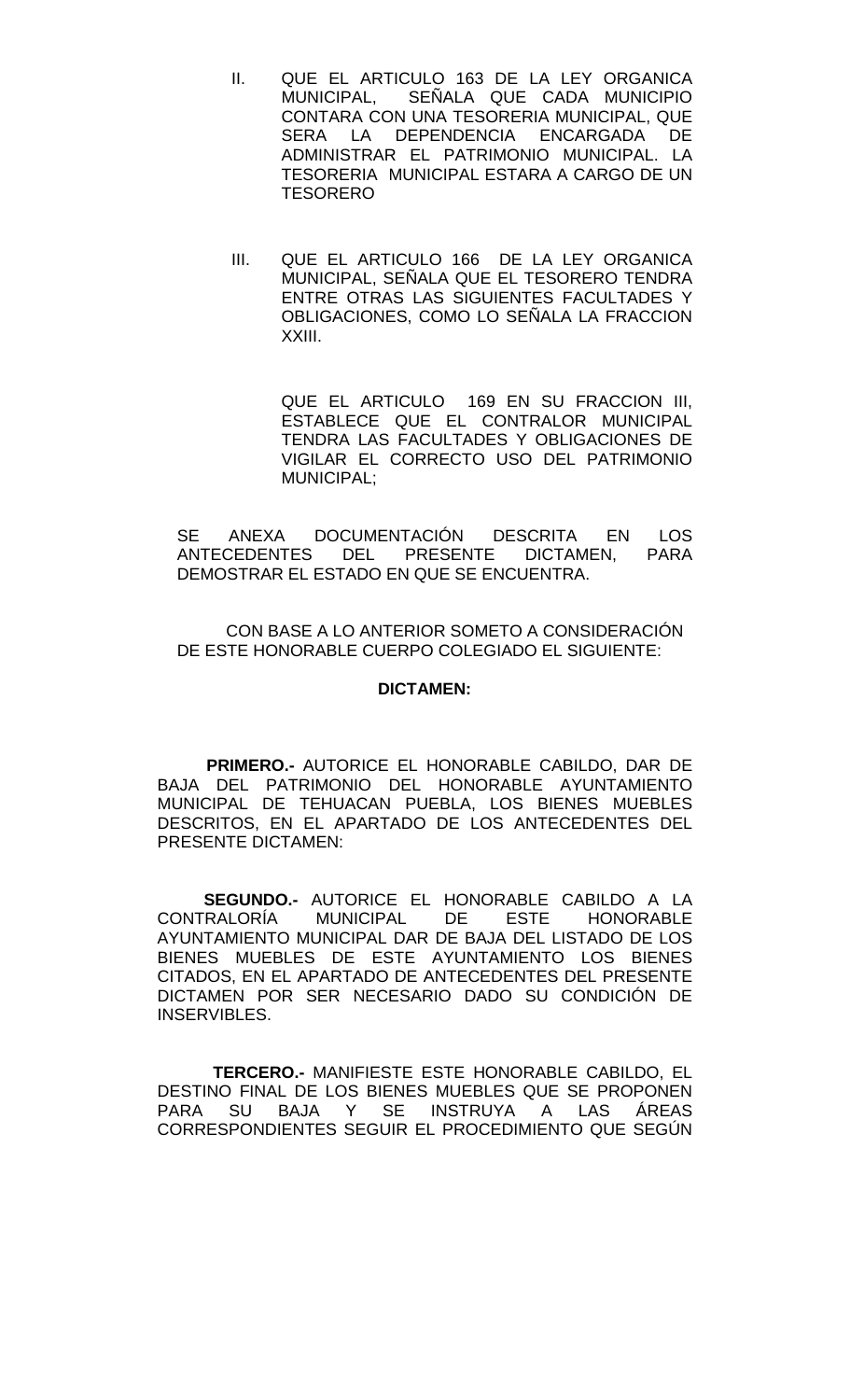EL CASO EXIJA.- ATENTAMENTE.- TEHUACAN, PUEBLA A 16 DE JULIO DEL 2013.- COMISIÓN DE PATRTIMONIO Y HACIENDA PÚBLICA MUNICIPAL.- C. GABRIELA BRINGAS DELGADO.- PRESIDENTE.- GRETA GARCIA SALAZAR.- MIEMBRO DE LA COMISIÓN.- HUGO RUBEN BOLAÑO CABRERA.- MIEMBRO DE LA COMISION.- FIRMAS ILEGIBLES…"

SEÑOR PRESIDENTE MUNICIPAL, REGIDORES Y SINDICO MUNICIPAL, EN VOTACIÓN SE LES CONSULTA SI SE APRUEBA LA PROPUESTA PRESENTADA EN CUESTIÓN, LOS QUE ESTÉN POR LA AFIRMATIVA SÍRVANSE MANIFESTARLO LEVANTANDO LA MANO.

HABIÉNDOSE ANALIZADO AMPLIAMENTE EL CONTENIDO DEL DICTAMEN DE REFERENCIA, POR MAYORÍA CON 11 VOTOS A FAVOR, POR PARTE DE LOS INTEGRANTES DEL HONORABLE CABILDO, SE DETERMINA EL SIGUIENTE:

## **A C U E R D O**

**PRIMERO.-** EL HONORABLE CABILDO AUTORIZA, DAR DE BAJA DEL PATRIMONIO DEL HONORABLE AYUNTAMIENTO MUNICIPAL DE TEHUACÁN PUEBLA, LOS BIENES MUEBLES DESCRITOS, EN EL APARTADO DE LOS ANTECEDENTES DEL DICTAMEN QUE HA SIDO PRESENTADO.

 **SEGUNDO.-** EL HONORABLE CABILDO AUTORIZA A LA CONTRALORÍA MUNICIPAL DE ESTE HONORABLE AYUNTAMIENTO MUNICIPAL DAR DE BAJA DEL LISTADO DE LOS BIENES MUEBLES DE ESTE AYUNTAMIENTO LOS BIENES CITADOS, EN EL APARTADO DE ANTECEDENTES DEL DICTAMEN QUE HA SIDO PRESENTADO, POR SER NECESARIO DADO SU CONDICIÓN DE INSERVIBLES.

 **TERCERO.-** SE INSTRUYE A LA DIRECCION DE INGRESOS Y LA CONTRALORIA MUNICIPAL, SEGUIR EL PROCEDIMIENTO QUE SEGÚN EL CASO EXIJA PARA LA VENTA DE LOS BIENES MUEBLES QUE POR SU CALIDAD DE INSERVIBLES, SE AUTORIZÓ SU BAJA Y LO OBTENIDO SE INGRESE A LA TESORERIA MUNICIPAL.

LO ANTERIOR CON FUNDAMENTO EN LOS DISPOSITIVOS LEGALES INVOCADOS EN EL DICTAMEN DE REFERENCIA.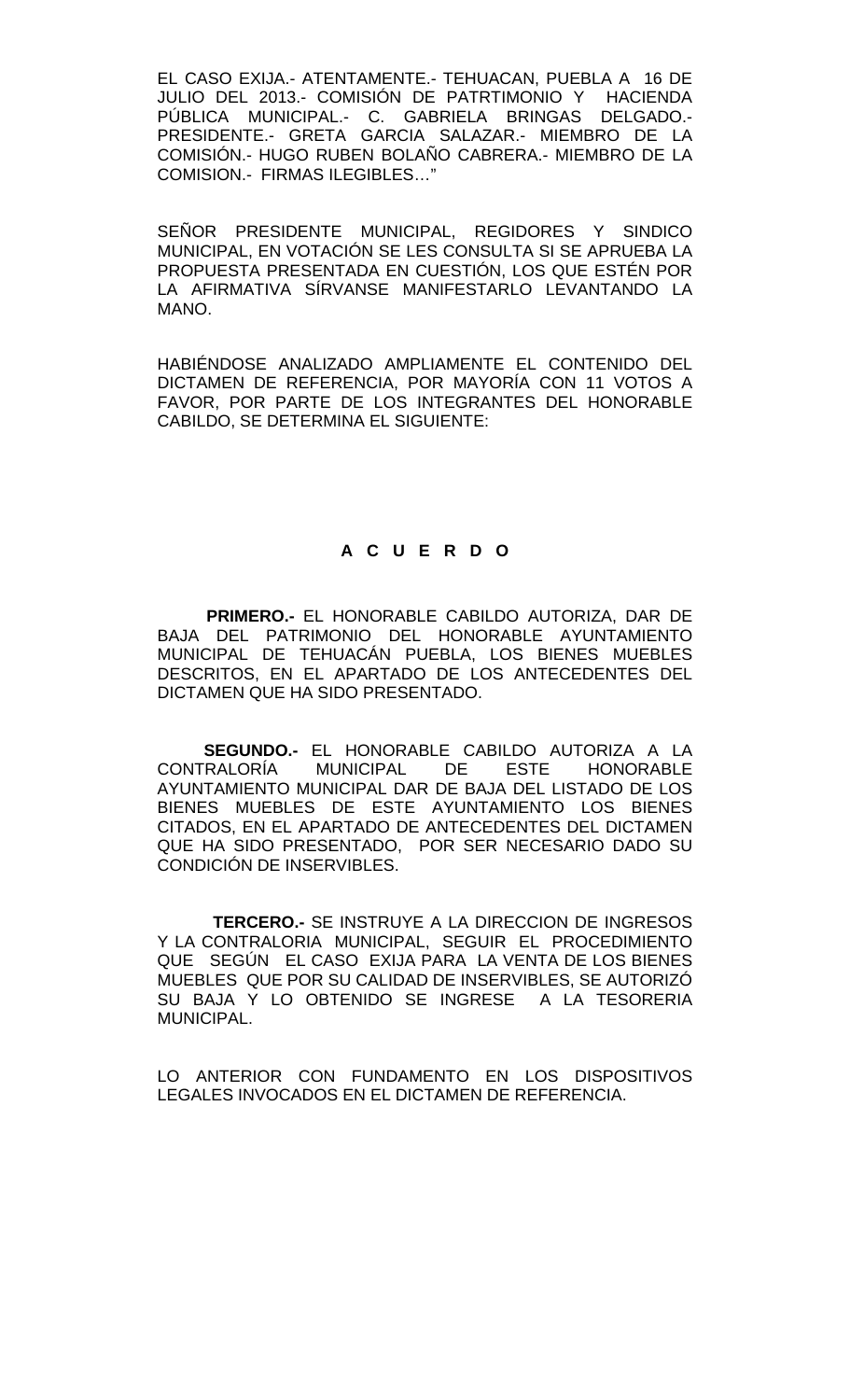**SINDICATURA.- ANÁLISIS, DISCUSIÓN Y EN SU CASO APROBACIÓN DEL PETITORIO QUE CONTIENE LA REVOCACIÓN DEL ACUERDO DE CABILDO DE FECHA NUEVE DE ABRIL DEL DOS MIL DOCE, QUE CONTIENE LA RESOLUCIÓN DEL RECURSO DE REVOCACIÓN 03/2012 PROMOVIDO POR EL C. MÁXIMO JUÁREZ HUERTA.**

SEÑOR SINDICO TIENE USTED EL USO DE LA PALABRA.

EL C. LIC. ROBERTO IVÁN LINARES CHAVEZ, PROCEDE A DAR LECTURA AL DOCUMENTO DE REFERENCIA, MISMO QUE A LA LETRA DICE:

### **"…HONORABLE CABILDO DEL AYUNTAMIENTO CONSTITUCIONAL DE TEHUACAN, PUEBLA.**

EL SUSCRITO LICENCIADO ROBERTO IVÁN LINARES**,** SÍNDICO MUNICIPAL DEL HONORABLE AYUNTAMIENTO DEL MUNICIPIO DE TEHUACÁN, PUEBLA; DE CONFORMIDAD CON LO PRECEPTUADO POR LOS ARTÍCULOS 115 FRACCIÓN II DE LA CONSTITUCIÓN POLÍTICA DE LOS ESTADOS UNIDOS MEXICANOS, 105 FRACCIÓN III DE LA CONSTITUCIÓN POLÍTICA DEL ESTADO LIBRE Y SOBERANO DE PUEBLA, 76 PÁRRAFO 1°, 77, 100 FRACCIÓN XVI DE LA<br>LEY ORGÁNICA MUNICIPAL. SE SOMETE A ORGÁNICA MUNICIPAL, SE SOMETE A CONSIDERACIÓN DE ESTE HONORABLE CABILDO EL SIGUIENTE PETITORIO;

## **C O N S I DE R A N D O**

I. QUE EL PÁRRAFO PRIMERO DE LA FRACCIÓN II DEL ARTÍCULO 115 DE LA CONSTITUCIÓN POLÍTICA DE LOS ESTADOS UNIDOS MEXICANOS, DETERMINA QUE LOS AYUNTAMIENTOS TENDRÁN FACULTADES PARA APROBAR, DE ACUERDO CON LAS LEYES EN MATERIA MUNICIPAL QUE DEBERÁN EXPEDIR LAS LEGISLATURAS DE LOS ESTADOS, LOS BANDOS DE POLICÍA Y GOBIERNO, LOS REGLAMENTOS, CIRCULARES; Y DISPOSICIONES ADMINISTRATIVAS DE OBSERVANCIA GENERAL DENTRO DE SUS RESPECTIVAS JURISDICCIONES, QUE ORGANICEN LA ADMINISTRACIÓN PÚBLICA MUNICIPAL, REGULEN LAS MATERIAS, PROCEDIMIENTOS, FUNCIONES Y SERVICIOS PÚBLICOS DE SU COMPETENCIA Y ASEGUREN LA PARTICIPACIÓN CIUDADANA Y VECINAL; MISMA DISPOSICIÓN QUE ES TRASLADADA A LA FRACCIÓN III DEL ARTÍCULO 105 DE LA CONSTITUCIÓN POLÍTICA DEL ESTADO LIBRE Y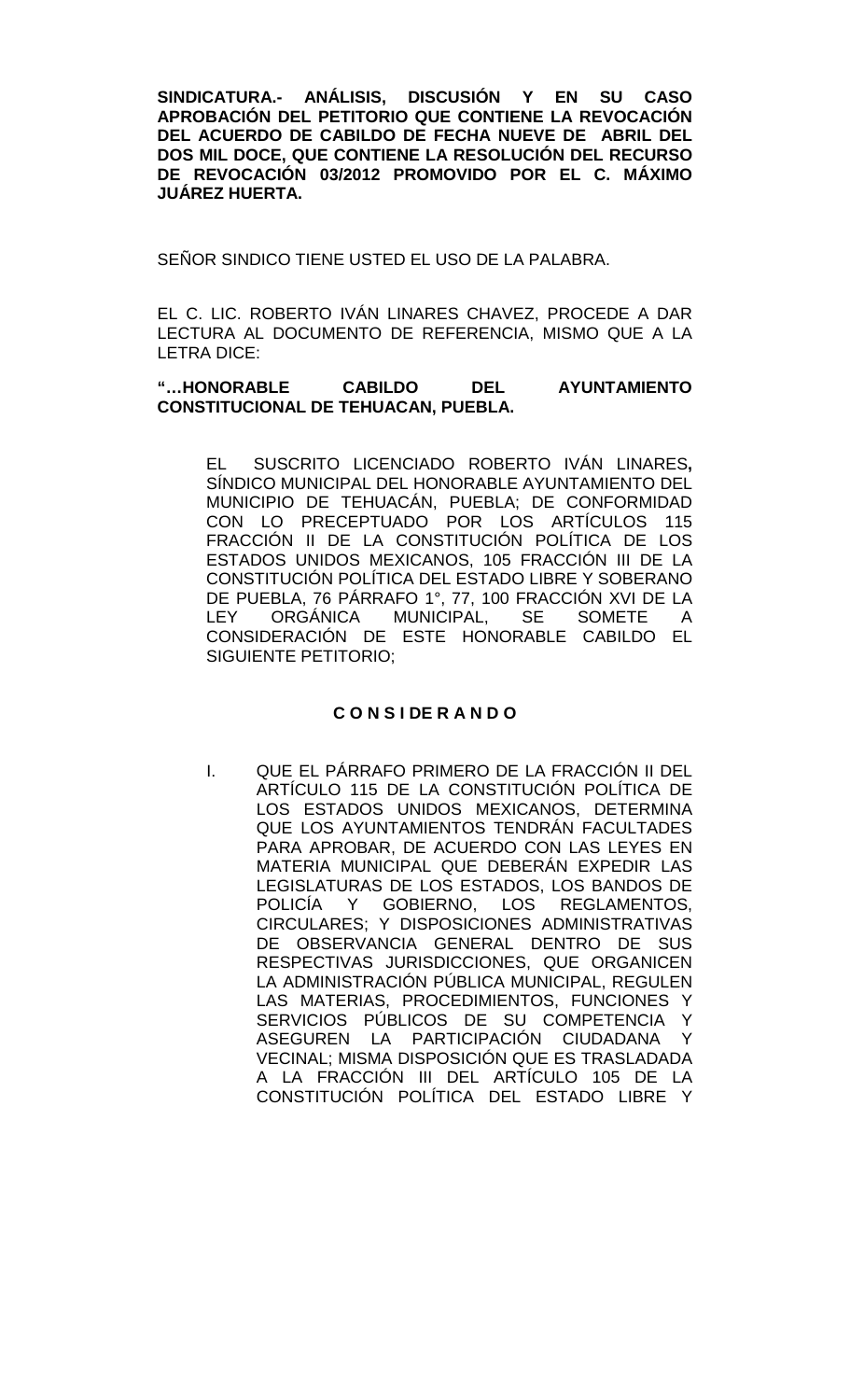SOBERANO DE PUEBLA; Y A LOS ARTÍCULOS 84 Y 89 DE LA LEY ORGÁNICA MUNICIPAL.

- II. QUE EL ARTÍCULO 76 PRIMER PÁRRAFO DE LA LEY MUNICIPAL DETERMINA QUE EL AYUNTAMIENTO SESIONARÁ VÁLIDAMENTE CON LA ASISTENCIA DE LA MAYORÍA DE SUS MIEMBROS Y DEL SECRETARIO DEL AYUNTAMIENTO O LA PERSONA QUE LEGALMENTE LO SUSTITUYA;
- III. QUE EL ARTÍCULO 77 DE LA MISMA LEY EN CITA DETERMINA QUE LOS ACUERDOS DE LOS AYUNTAMIENTOS SE TOMARÁN POR MAYORÍA DE VOTOS DEL PRESIDENTE MUNICIPAL, REGIDORES Y SÍNDICO, Y EN CASO DE EMPATE, EL PRESIDENTE MUNICIPAL TENDRÁ VOTO DE CALIDAD;
- IV. ESTANDO INCONFORME EL C. MAXIMO JUAREZ HUERTA, CON LA RESOLUCIÓN EMITIDA POR ESTA DIRECCIÓN GENERAL DE ASUNTOS JURÍDICOS, PRESENTO JUICIO DE AMPARO EN CONTRA DE DICHA RESOLUCIÓN DE FECHA NUEVE DE ABRIL DEL DOS MIL DOCE, AMPARO QUE QUEDO RADICADO EN EL JUZGADO SÉPTIMO DE DISTRITO EN EL ESTADO, BAJO EL NÚMERO 730/2012, DICTÁNDOSE SENTENCIA DE FECHA DIECIOCHO DE ENERO DEL AÑO DOS MIL TRECE.
- V. NO ESTANDO CONFORME CON LA SENTENCIA DICTADA DENTRO DEL JUICIO DE AMPARO 730/2012, EL H. AYUNTAMIENTO MUNICIPAL DE TEHUACÁN PUEBLA, PRESENTO EL RECURSO DE REVISIÓN EN CONTRA DE LA SENTENCIA DICTADA POR EL JUZGADO SÉPTIMO DE DISTRITO EN EL ESTADO.
- VI. EL TERCER TRIBUNAL COLEGIADO EN MATERIA ADMINISTRATIVA DEL SEXTO CIRCUITO, FUE EL TRIBUNAL COMPETENTE PARA CONOCER DEL AMPARO EN REVISIÓN NÚMERO 114/2013, POR LO QUE EN FECHA UNO DE JULIO DEL AÑO DOS MIL TRECE, DICTO LA RESOLUCIÓN<br>CORRESPONDIENTE, Y REMITIÓ AL JUZGADO CORRESPONDIENTE, Y SÉPTIMO DE DISTRITO EJECUTORIA DICTADA EL DÍA VEINTE DE JUNIO DEL AÑO DOS MIL TRECE, POR EL CUAL RESUELVE EL TRIBUNAL COLEGIADO DE LA SIGUIENTE FORMA: "**PRIMERO**.- CON FIRMA LA SENTENCIA DE FECHA DIECIOCHO DE JULIO DEL AÑO DOS MIL TRECE, DICTADA POR EL JUEZ SÉPTIMO DE DISTRITO EN EL ESTADO DE PUEBLA, EN EL JUICIO DE AMPARO 730/2012…. **SEGUNDO**.- SE SOBRESEE EN EL JUICIO DE GARANTÍAS PROMOVIDO POR MAXIMO JUAREZHUERTA, CONTRA EL PROYECTO DE RESOLUCIÓN DE FECHA VEINTE DE MARZO DEL AÑO DOS MIL DOCE, EMITIDO POR EL DIRECTOR GENERAL DE ASUNTOS JURÍDICOS DEL AYUNTAMIENTO DEL MUNICIPIO DE TEHUACÁN,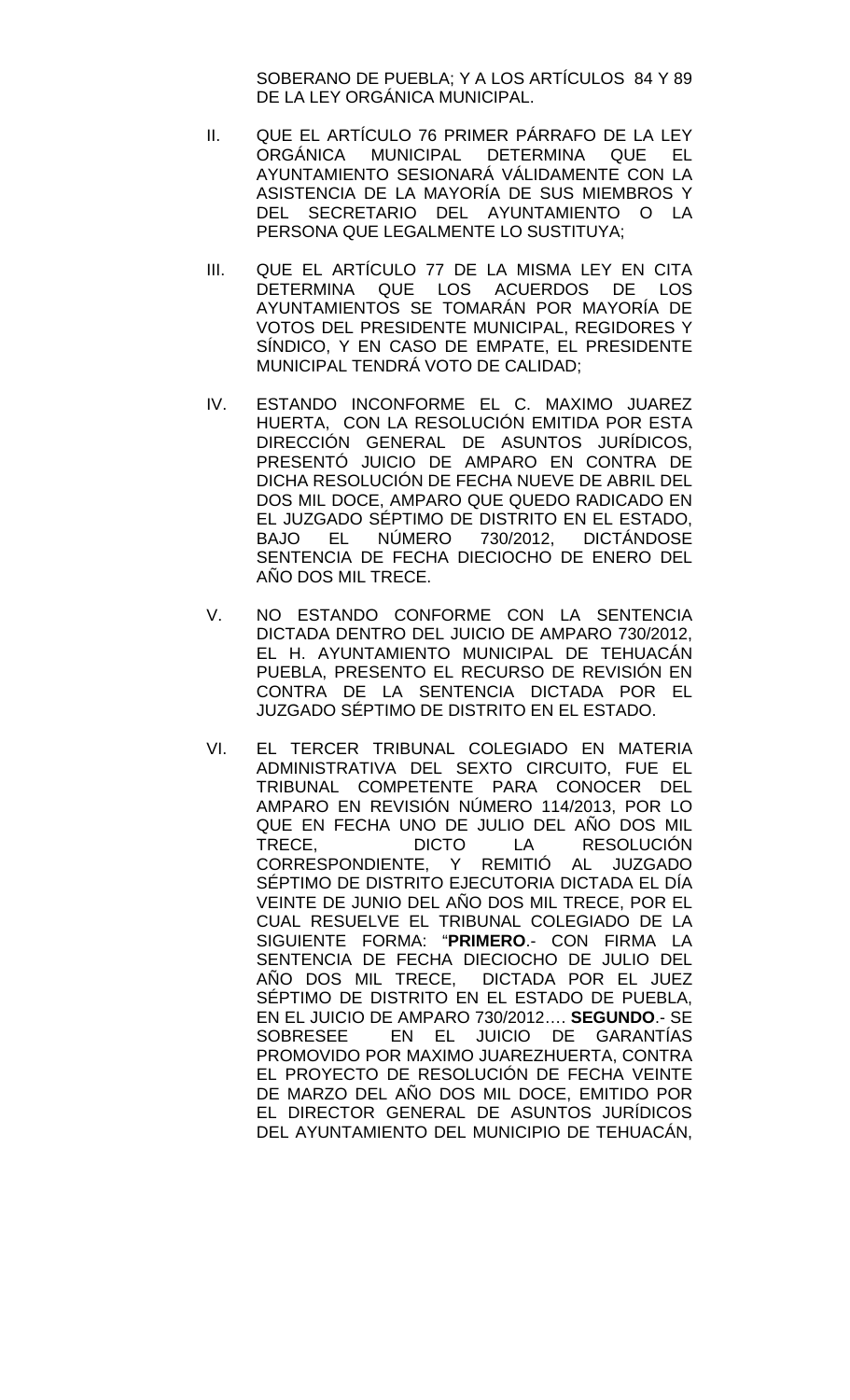PUEBLA, - - - **TERCERO.**- LA JUSTICIA DE LA UNIÓN AMPARA Y PREOTEGE A MAXIMO JUAREZ HUERTA, EN CONTRA DE LA RESOLUCIÓN DE NUEVE DE ABRIL DE DOS MIL DOCE, DICTADA DENTRO DEL RECURSO DE REVOCACIÓN 03/2013, POR EL CABILDO DEL AYUNTAMIENTO DE TEHUACÁN, PUEBLA.

VII. POR LO ANTERIORMENTE EXPUESTO, SE SOLICITA AL HONORABLE CABILDO DE ESTE MUNICIPIO DE TEHUACÁN, PUEBLA; SE REVOQUE, **SE DEJE INSUBSISTENTE Y SIN EFECTOS LA SESIÓN DE NUEVE DE ABRIL DEL DOS MIL DOCE, EN LA PARTE RELATIVA A LA APROBACIÓN DEL PROYECTO DE RESOLUCIÓN DEFINITIVA DEL RECURSO DE REVOCACIÓN 3/2012, EMITIDA CON PLENITUD DE JURISDICCIÓN POR EL DIRECTOR GENERAL DE ASUNTOS JURÍDICOS DEL HONORABLE AYUNTAMIENTO DEL MUNICIPIO DE TEHUACÁN, PUEBLA, MISMO QUE DEJARA SIN EFECTOS LA RESOLUCIÓN DE FECHA DE VEINTE DE MARZO DEL AÑO DOS MIL DOCE, VOTADA EN FECHA NUEVE DE ABRIL DEL DOS MIL DOCE,** LO ANTERIOR CON LA FINALIDAD DE PODER DAR CUMPLIMIENTO A LO SOLICITADO POR EL JUZGADO SÉPTIMO DE DISTRITO EN EL ESTADO

CON BASE EN LO DISPUESTO EN LA SENTENCIA EN COMENTO SE PROCEDE A DAR CUMPLIMIENTO POR ESTE HONORABLE CABILDO EN LOS SIGUIENTES TÉRMINOS:

#### **P E T I T O R I O**

**PRIMERO.-** QUE ESTE HONORABLE CABILDO APRUEBE REVOCAR, Y DEJAR **INSUBSISTENTE Y SIN EFECTOS LA SESIÓN DE NUEVE DE ABRIL DEL DOS MIL DOCE, EN LA PARTE RELATIVA APROBACIÓN DEL PROYECTO DE RESOLUCIÓN DEFINITIVA DEL RECURSO DE REVOCACIÓN 3/2012, EMITIDA CON PLENITUD DE JURISDICCIÓN POR EL DIRECTOR GENERAL DE ASUNTOS JURÍDICOS DEL HONORABLE AYUNTAMIENTO DEL MUNICIPIO DE TEHUACÁN, PUEBLA ,**LO ANTERIOR CON LA FINALIDAD DE PODER DAR CUMPLIMIENTO A LO SOLICITADO POR EL JUZGADO SÉPTIMO DE DISTRITO EN EL ESTADO. **SEGUNDO** SE ORDENE INSTRUIR AL DIRECTOR GENERAL DEL ASUNTOS JURÍDICOS DEL HONORABLE AYUNTAMIENTO DE TEHUACÁN, PUEBLA, PARA QUE UNA VEZ QUE EL CASO ASÍ LO PERMITA, **EMITA UNA NUEVA RESOLUCIÓN COMO EN DERECHO CORRESPONDA, EN LA CUAL FUNDE Y**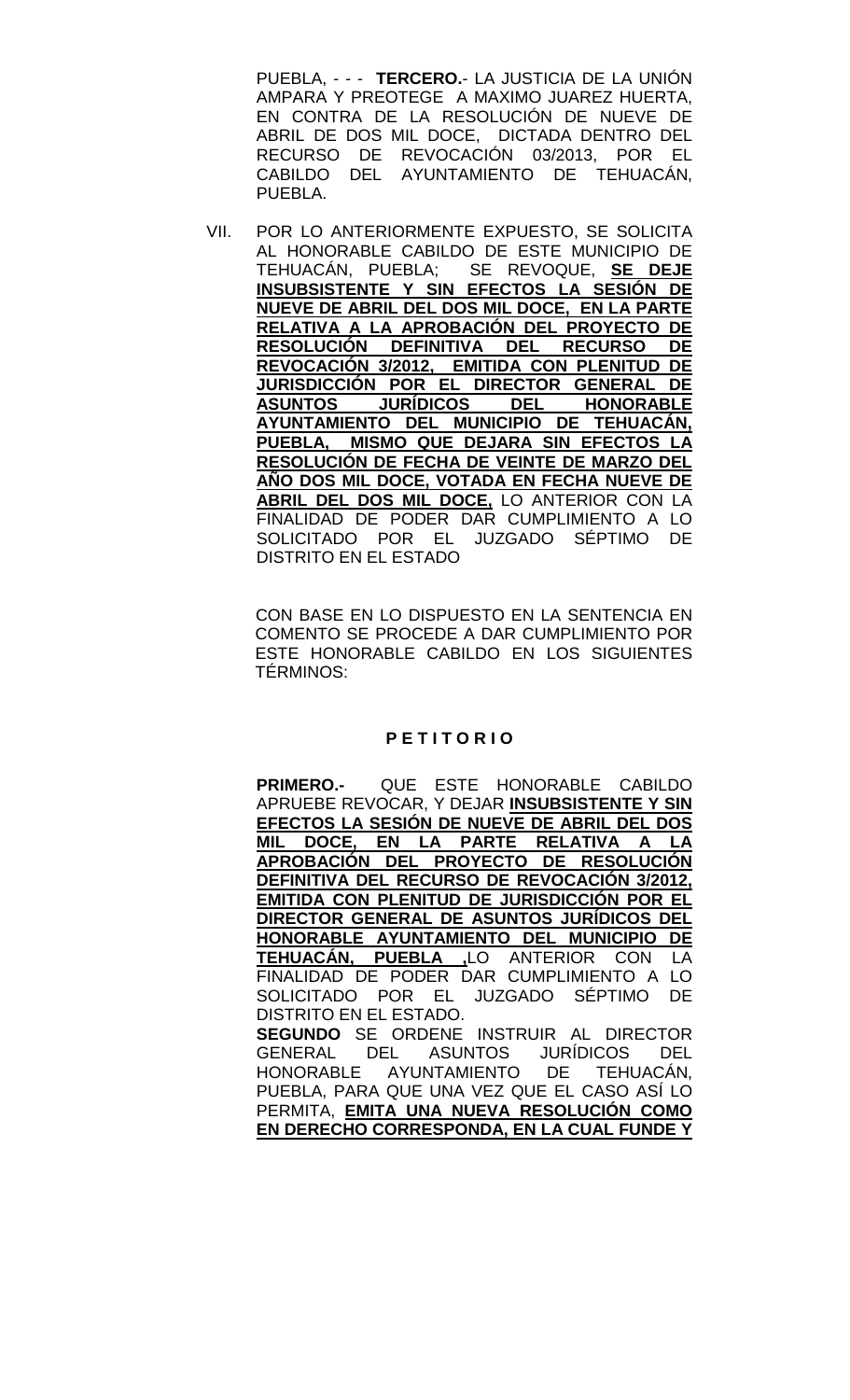**MOTIVE SU DETERMINACIÓN EN ACATAMIENTO AL ARTÍCULO 16 CONSTITUCIONAL, DE CONFORMIDAD CON LOS LINEAMIENTOS PRECISADOS EN LA RESOLUCIÓN, ESTO ES EXPONGA LAS RAZONES Y MOTIVOS PARA EL DICTADO DE LA RESOLUCIÓN, ASÍ MISMO HAGA UNA ANÁLISIS DE TODAS Y CADA UNA DE LAS PRUEBAS Y OBJECIONES HECHAS VALER POR EL INCONFORME MEDIANTE EL ESCRITO DE VEINTIUNO DE FEBRERO DEL DOS MIL DOCE.- ATENTAMENTE.- TEHUACÁN, PUEBLA, A LOS 17 DÍAS DEL MES DE JULIO DEL AÑO DOS MIL TRECE.- LIC. ROBERTO IVAN LINARES CHAVEZ.-** SINDICO MUNICIPAL DE TEHUACAN PUEBLA.- FIRMA ILEGIBLE…"

SEÑOR PRESIDENTE MUNICIPAL, REGIDORES Y SINDICO MUNICIPAL, EN VOTACIÓN SE LES CONSULTA SI SE APRUEBA LA PROPUESTA PRESENTADA EN CUESTIÓN, LOS QUE ESTÉN POR LA AFIRMATIVA SÍRVANSE MANIFESTARLO LEVANTANDO LA MANO.

HABIÉNDOSE ANALIZADO AMPLIAMENTE EL CONTENIDO DEL DICTAMEN DE REFERENCIA, POR MAYORÍA CON 11 VOTOS A FAVOR, POR PARTE DE LOS INTEGRANTES DEL HONORABLE CABILDO, SE DETERMINA EL SIGUIENTE:

# **A C U E R D O**

**PRIMERO.-** ESTE HONORABLE CABILDO APRUEBA REVOCAR, Y DEJAR **INSUBSISTENTE Y SIN EFECTOS LA SESIÓN DE NUEVE DE ABRIL DEL DOS MIL DOCE, EN LA PARTE RELATIVA A LA APROBACIÓN DEL PROYECTO DE RESOLUCIÓN DEFINITIVA DEL RECURSO DE REVOCACIÓN 3/2012, EMITIDA CON PLENITUD DE JURISDICCIÓN POR EL DIRECTOR GENERAL DE ASUNTOS JURÍDICOS DEL HONORABLE AYUNTAMIENTO DEL MUNICIPIO DE TEHUACÁN, PUEBLA,** LO ANTERIOR CON LA FINALIDAD DE PODER DAR CUMPLIMIENTO A LO SOLICITADO POR EL JUZGADO SÉPTIMO DE DISTRITO EN EL ESTADO

**SEGUNDO** SE INSTRUYE AL DIRECTOR GENERAL DEL ASUNTOS JURÍDICOS DEL HONORABLE AYUNTAMIENTO DE TEHUACÁN, PUEBLA, PARA QUE UNA VEZ QUE EL CASO ASÍ LO PERMITA, **EMITA UNA NUEVA RESOLUCIÓN COMO EN DERECHO CORRESPONDA, EN LA CUAL FUNDE Y MOTIVE SU DETERMINACIÓN EN CONSTITUCIONAL, DE CONFORMIDAD CON LOS LINEAMIENTOS PRECISADOS EN LA RESOLUCIÓN, ESTO ES EXPONGA LAS RAZONES Y MOTIVOS PARA EL DICTADO DE LA RESOLUCIÓN, ASÍ MISMO HAGA UNA ANÁLISIS DE TODAS Y CADA UNA DE LAS**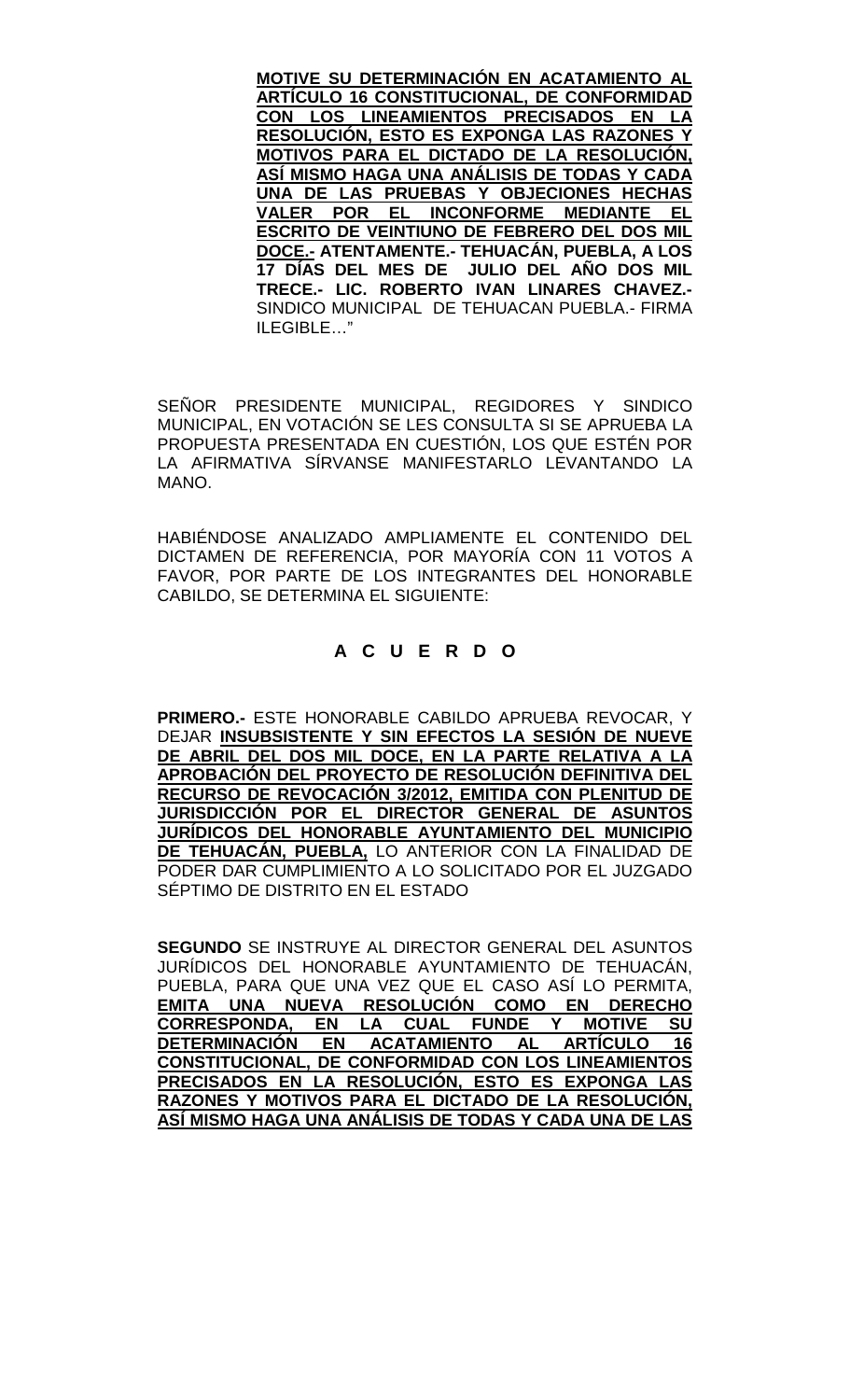#### **PRUEBAS Y OBJECIONES HECHAS VALER POR EL INCONFORME MEDIANTE EL ESCRITO DE VEINTIUNO DE FEBRERO DEL DOS MIL DOCE.**

LO ANTERIOR CON FUNDAMENTO EN LOS DISPOSITIVOS LEGALES INVOCADOS EN EL DICTAMEN DE REFERENCIA.

NO HABIÉNDO ASUNTO QUE TRATAR SE DA POR TERMINADA LA PRESENTE SESIÓN DE CABILDO, SIENDO LAS CATORCE HORAS DEL DIA DIECISIETE DE JULIO DEL ANO DOS MIL TRECE, PROCEDIÉNDOSE A LEVANTAR LA PRESENTE ACTA QUE FIRMAN LOS QUE EN ELLA INTERVINIERON.- DOY FE.------------------

## **SECRETARIO DEL H. AYUNTAMIENTO**

**C. JOSÉ ORLANDO CUALLO CINTA.**

**C. ELISEO LEZAMA PRIETO \_\_\_\_\_\_\_\_\_\_\_\_\_\_\_\_\_\_\_\_\_\_**

**C. HUGO RUBEN BOLAÑOS CABRERA \_\_\_\_\_\_\_\_\_\_\_\_\_\_\_\_\_\_\_\_\_\_**

**C. GABRIELA BRINGAS DELGADO \_\_\_\_\_\_\_\_\_\_\_\_\_\_\_\_\_\_\_\_\_\_** 

**C. CARLOS ARENAS GUTIERREZ \_\_\_\_\_\_\_\_\_\_\_\_** 

C. GRETA GARCIA SALAZAR **AUSENTE** 

**C. CLOTILDE EFREN JUVENCIO PASTRANA \_\_\_\_\_\_\_\_\_\_\_\_\_\_\_\_\_\_\_\_\_\_**

**C. MANUEL MARCELINO JIMENEZ LOPEZ \_\_\_\_\_\_\_\_\_\_\_\_\_\_\_\_\_\_\_\_\_\_**

**C. LAURA DEL ROSARIO WUOTTO DIAZ CEBALLOS**